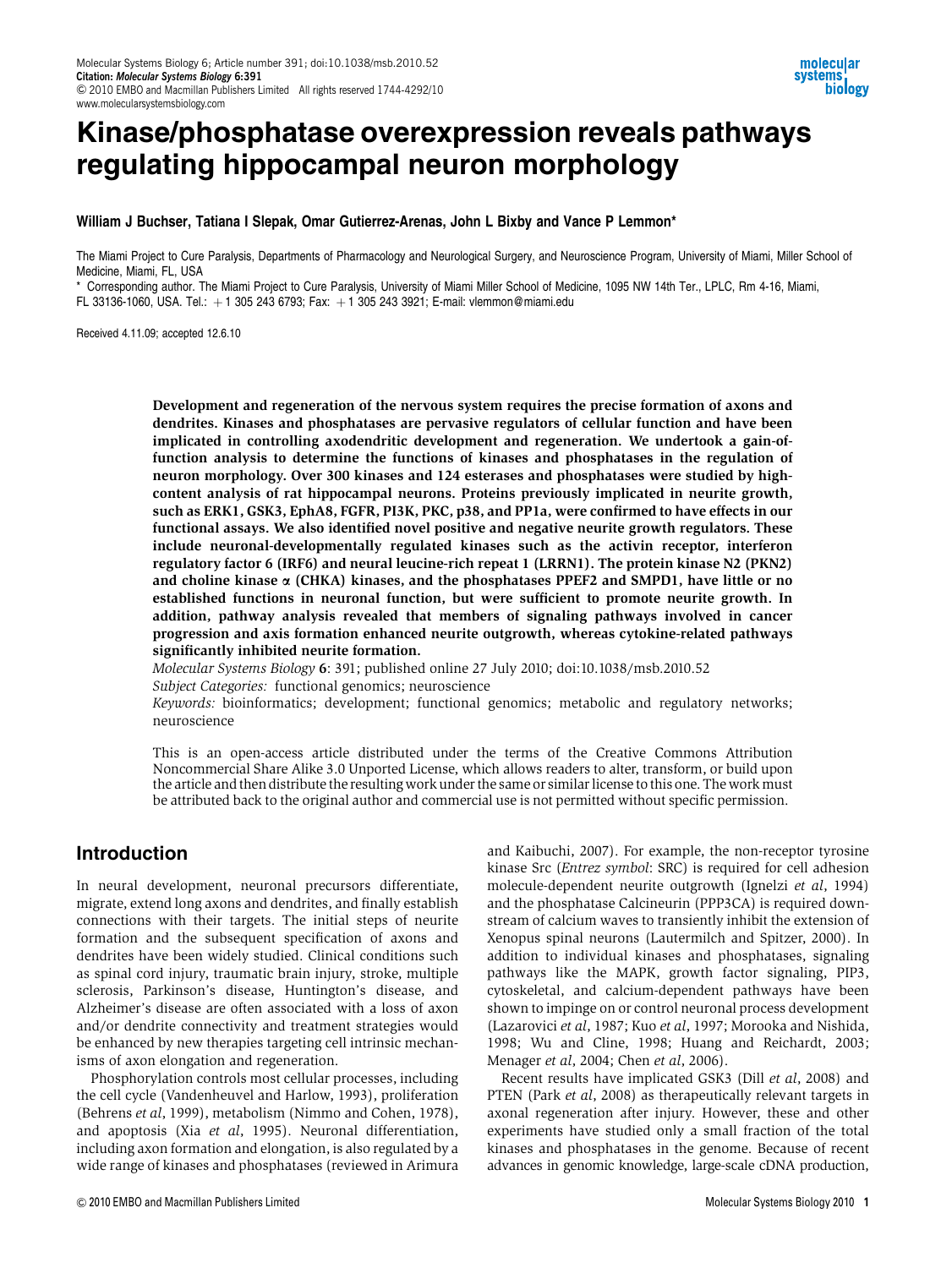and high-throughput phenotypic analysis, it is now possible to take a more comprehensive approach to understanding the functions of kinases and phosphatases in neurons.

We performed a large, unbiased set of experiments to answer the question 'what effect does the overexpression of genes encoding kinases, phosphatases, and related proteins have on neuronal morphology?' We used a 'high-content analysis' approach to obtain detailed results about the specific phenotypes of neurons. We chose to study embryonic rat hippocampal neurons because of their stereotypical development *in vitro* (Dotti *et al.* 1988) and their widespread use in studies of neuronal differentiation and signaling. We transfected over 700 clones encoding kinases and phosphatases into hippocampal neurons and analyzed the resulting changes in neuronal morphology.

Many known genes, including PP1a, ERK1, p38, ErbB2, atypical PKC, Calcineurin, CaMK2, FES, IGF1R, FGFR, GSK3, PDK1, PIK3, and EphA8, were observed to have significant effects on neurite outgrowth in our system, consistent with earlier findings in the literature. Importantly, we also identified a number of genes not previously known to affect process growth. Combining the morphological data with information about protein sequence and molecular pathways allowed us to connect families of related proteins with novel functions in neurite development, and to implicate some signaling pathways in the regulation of neurite growth for the first time. Overall, our results provide a more complete picture of the kinases and phosphatases regulating neuronal growth, and suggest a number of testable hypotheses regarding the signaling pathways involved.

# **Results**

## A large-scale gain-of-function analysis in primary mammalian neurons

Electroporation-mediated transfection was used to overexpress kinases and phosphatases in embryonic rat hippocampal neurons. These neurons quickly adhere to laminin-coated plates, initiating neurite growth within hours [\(Esch](#page-13-0) et al, [1999](#page-13-0)). By 48 h, neurons typically possess several minor neurites and one major neurite (likely to develop into the axon) (Dotti et al[, 1988](#page-13-0)). We marked transfected neurons by cotransfection with mCherry, a red fluorescent protein (RFP) [\(Shaner](#page-15-0) et al, 2004); transfection efficiency averaged 17.3% (95% confidence interval (95 CI),  $16.6-18%$ ) of the  $\beta$ IIItubulin-positive neurons. Only transfected neurons were analyzed; neurons were defined as transfected  $(RFP +$ ; [Figure](#page-2-0) [1B and D,](#page-2-0) arrowheads) if their RFP intensities were greater than 2 s.d. above the mean of non-transfected controls [\(Figure](#page-2-0) [1E and F\)](#page-2-0). Control experiments demonstrated that  $>80\%$  of  $RFP +$  neurons were cotransfected with the gene of interest (data not shown). Except when measuring the percent of neurons with neurites (%Neurite  $+$ ), we considered neurons for further analysis only if they had at least one neurite  $>10 \mu m$  (Neurite +; [Figure 1A and B\)](#page-2-0) to avoid measuring potentially non-viable neurons ([Figure 1C and D\)](#page-2-0).

We obtained quantitative data for many cellular and neuronal morphological parameters from each neuron imaged. These included nuclear morphology (nuclear area

and Hoechst dye intensity), soma morphology (tubulin intensity, area, and shape), and numerous parameters of neurite morphology (e.g. tubulin intensity along the neurites, number of primary neurites, neurite length, number of branches, distance from the cell body to the branches, number of crossing points, width and area of the neurites, and longest neurite; Supplementary Figure 1). Other parameters were reported on a 'per well' basis, including the percentage of transfected neurons in a condition (%RFP +), as well as the percentage of neurons initiating neurite growth (%Neurite  $+$ ). Data for each treatment were normalized to the control (pSport CAT) within the same experiment, then aggregated across replicate experiments.

# Validation of normalization and use of transfected neurons

We constructed a linear model incorporating experimental and treatment terms to test the validity of our normalization and our method for selecting transfected neurons ([Figure 2C\)](#page-2-0). The main sources of variance were the treatment (overexpression of kinases and phosphatases) and various aspects of experimental technique (animals, cells, time of prep, transfection, etc).

$$
NTL_{ij} = C + E_i + T_j + ET_{ij} + \varepsilon_{ij}
$$

where  $C=constant$ ,  $E=experiment$  effects,  $T=treatment$ effects, and  $\varepsilon$ =error.

The linear models fit the data appropriately, with coefficients of RFP $-$  0.62, 0.59 and RFP $+$  0.87, 0.84 (for raw and normalized data models, respectively). The models were analyzed to determine the respective contributions of the treatment term (representing changes specifically because of overexpression), and the experimental term (representing noise). When analyzing cells defined as non-transfected, the experimental (noise) contribution predominated, both for raw and normalized data ([Figure 2C](#page-2-0)). However, for cells defined as transfected (RFP + ), the treatment effect increased (to  $34\%$ ) and the noise contribution decreased (to 32%), even for raw data. For normalized data from transfected cells, the treatment contribution increased to 51%, whereas the experimental contribution became negligible (6%). We concluded that it was appropriate to analyze the  $RFP +$  neurons, and that normalization significantly reduced the noise in the screen, revealing the effect of cDNA overexpression. Notably, the interaction term maintained a sizable contribution in our model (not shown), suggesting that a non-linear model would be able to explain more of the variance than our simple linear one.

## Neurite number is regulated separately from neurite elongation

Correlations among the 19 normalized parameters were analyzed for neurons transfected with all kinase and phosphatase clones [\(Figure 2A\)](#page-2-0). Primarily, this approach was taken to simplify the number of variables. Five groups of parameters as well as four single parameters emerged from the correlation analysis. Parameter groups comprised clusters of red intensity measures, soma geometry measures, neurite crossing, branching and neurite area, and neurite length measures (defined in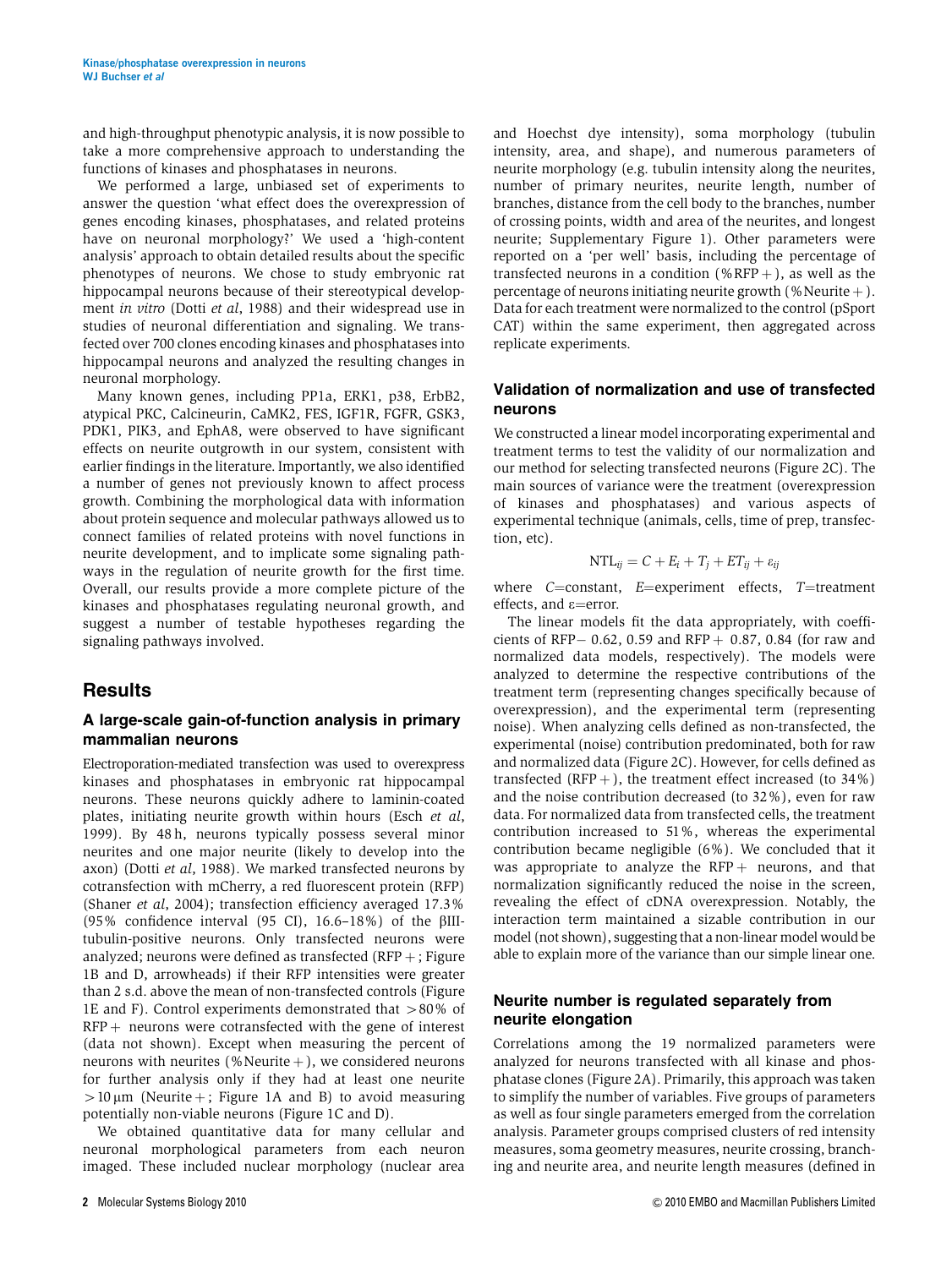<span id="page-2-0"></span>

Figure 1 Hippocampal neurons assayed for neurite growth after transfection. (A-D) Hippocampal neurons growing on laminin, divided along two axes, producing four categories: Neurite  $+$  (A, B), neurons that have neurites, and Neurite $-$  (C, D), neurons without. (A, C) RFP $-$ , neurons that are not expressing red fluorescent protein (RFP) reporter. (B, D) RFP  $+$  neurons are expressing reporter, and thus are likely to be expressing the plasmid of interest. (B, D) RFP  $+$  neurons are identified by red cell bodies and arrowheads. (E, F) Scatter plots of RFP intensity from over 60 000 neurons in one experiment, plotted against nuclear (Hoechst) intensity. Each marker indicates one neuron. (E) RFP was added to the transfection as a reporter gene, and in (F) no reporter was added. Black horizontal line is transfection criterion. Scale  $bar=100$   $µm.$ 



Figure 2 Morphological parameters reduced and normalization validated. (A) Clusters of correlated parameters were established by correlation between pairs. Braces indicate groups of closely related parameters. (B) Bar chart of correlation coefficients with primary neurite count. Bar chart depicts the correlation coefficient with 95% confidence intervals. (C) Generalized linear model developed to validate the population of cells to analyze. Top, Equation representing the explained variance from combinations of the experimental (E) effect and treatment (T) effect. Parameters were fit either as unnormalized raw values (Raw) or using relative change/normalized (Norm). We also considered the difference between untransfected (RFP $-$ ) and transfected (RFP $+$ ) neurons. By fitting the model to the equation NTLij for explained variance, very high fits were obtained for each group. The contribution from the treatment=signal (black bars) increased with transfected/normalized data, whereas the contribution from experimental variations=noise (white bars) decreased to 6% when using normalized, transfected data. Source data are available for this figure at [http://www.nature.com/msb.](http://www.nature.com/msb)

Supplementary Figure 1). On the basis of this analysis, the primary variables that define the neurite morphology are primary neurite count, neurite average length, and average branches. Interestingly, primary neurite count was not well correlated with neurite length or branching (Figure 2A). The

Pearson correlation coefficient  $(r^2)$  between the number of primary neurites and the average length of the neurites was 0.332 (95 CI, 0.247–0.412), and between the number of primary neurites and average branching was 0.227 (95 CI, 0.146–0.302). In contrast, the correlation coefficient of average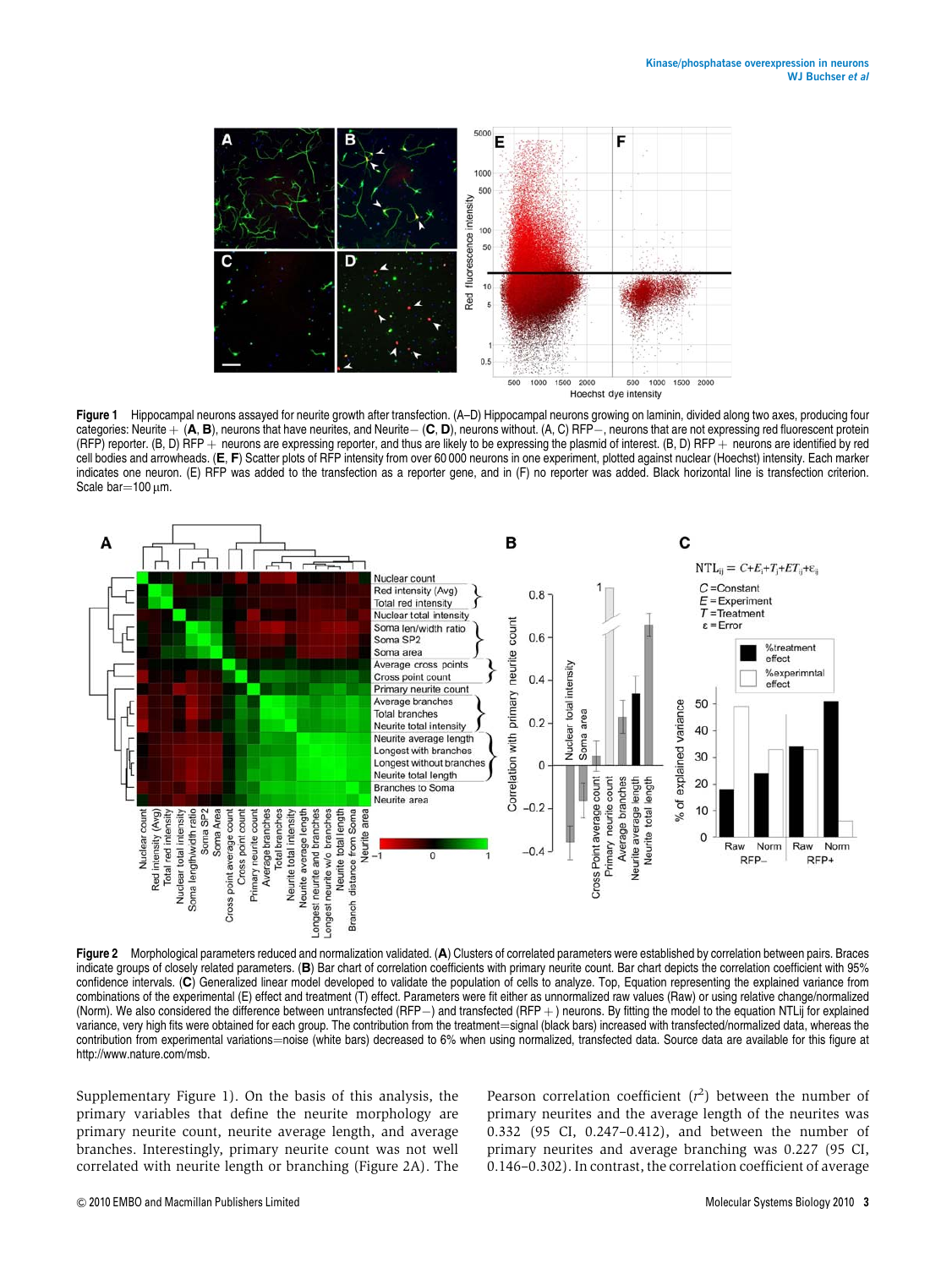<span id="page-3-0"></span>branching with neurite average length was 0.670 (95 CI, 0.626–0.712) [\(Figure 2B](#page-2-0)). The primary neurite count was well correlated with neurite total length (NTL). This is expected as NTL is defined as (average length  $\times$  primary neurite count) (Supplementary Figure 1).

There are at least two possible explanations for the low correspondence between primary neurite number and either neurite length or branch number. First, the number of primary neurites in embryonic hippocampal neurons could be very stable and imperturbable. Indeed, primary neurite number did not vary a great deal across the entire data set  $(2.13 \pm 1.14)$ s.d.). However, we identified a group of genes (see below) that significantly perturbed primary neurite count, rendering this explanation unlikely. Therefore, a more likely possibility is that signaling mechanisms underlying the neurite number determination are different than those controlling length/ branching of the neurites. A mechanism for this phenomenon has recently been examined [\(Shelly](#page-15-0) et al, 2010).

# Phenotypic perturbation after overexpression of kinases and phosphatases

Neurons were transfected with each of 724 cDNA plasmids, from the NIH Mammalian Genome Collection (MGC) [\(Gerhard](#page-13-0) et al[, 2004](#page-13-0)), mapping onto 622 different human and mouse genes. As 130 of these genes were orthologs, 492 unique genes were screened. After image/tracing validation, a number of clones were removed from the analysis (because of poor tracing or low cell number), leaving 449 unique genes (plus five control genes) in the final analysis.

To identify relevant functional classes of neuronal phenotypes, three key parameters were considered—primary neurite count, average length, and branching. Changes in these parameters resulting from gene overexpression were examined using hierarchical clustering (Figure 3). Of the 454 unique genes (including controls), 59 had statistically significant positive effects in neurite count and length, and are grouped on the left side of the heat map in green. Only nine genes increased both the primary neurite count and the average neurite length, whereas 23 genes increased neurite average length. An additional 32 genes increased the primary neurite count, but with little or no increase in length. Only a few of the genes assayed were significant determinants of both neurite length and neurite count. It is likely that these genes control general neurite initiation, whereas the other phenotypic classes regulate more specific cellular programs. A majority of genes with significant effects (92) were inhibitory to neurite growth.

We identified several genes that significantly altered neurite growth. For example, choline kinase  $\alpha$  (CHKA) promoted positive growth enhancement for all parameters after over-



Figure 3 Phenotypic perturbation after kinase and phosphatase overexpression in hippocampal neurons. Overexpression of genes coding for particular kinases and phosphatases significantly perturbed neuronal morphology. (A) Dendrogram produced from hierarchical clustering sorted the genes by phenotype. (B) Blocks of color indicate significance and direction of effect for neurite count and neurite average length, where green indicates values significantly above control, red significantly below, and black not significant. (C–E) Heat map of genes that are significantly different from control, with three different parameters, neurite count (C), average length (D), and average branches (E), where green indicates a relative (normalized) increase, and red a decrease in value. Values for red and green are as follows, neurite count -0.25 to 0.3, neurite length  $-0.47$  to 0.51, and branch points  $-0.51$  to 1.66. Genes not significantly different than control were originally clustered above (I), indicated by 'ns. (F–K) Six representative images of neurite growth with tubulin immunofluorescence (grayscale) and nuclear (blue), cell body (white), and neurite tracing (yellow/green) overlays. The Entrez Gene symbol is listed below the image (left to right: choline kinase, origin recognition complex like, TGF-ß receptor, control (pSport-CAT), inositol polyphosphate-5-phosphatase, PKC iota). Black triangles indicate a gene's location in the cluster and heat map. (L) Cartoons of stereotyped neurite growth phenotype for each example image. Scale bar=100 µm. Source data are available for this figure at [www.nature.com/msb.](http://www.nature.com/msb)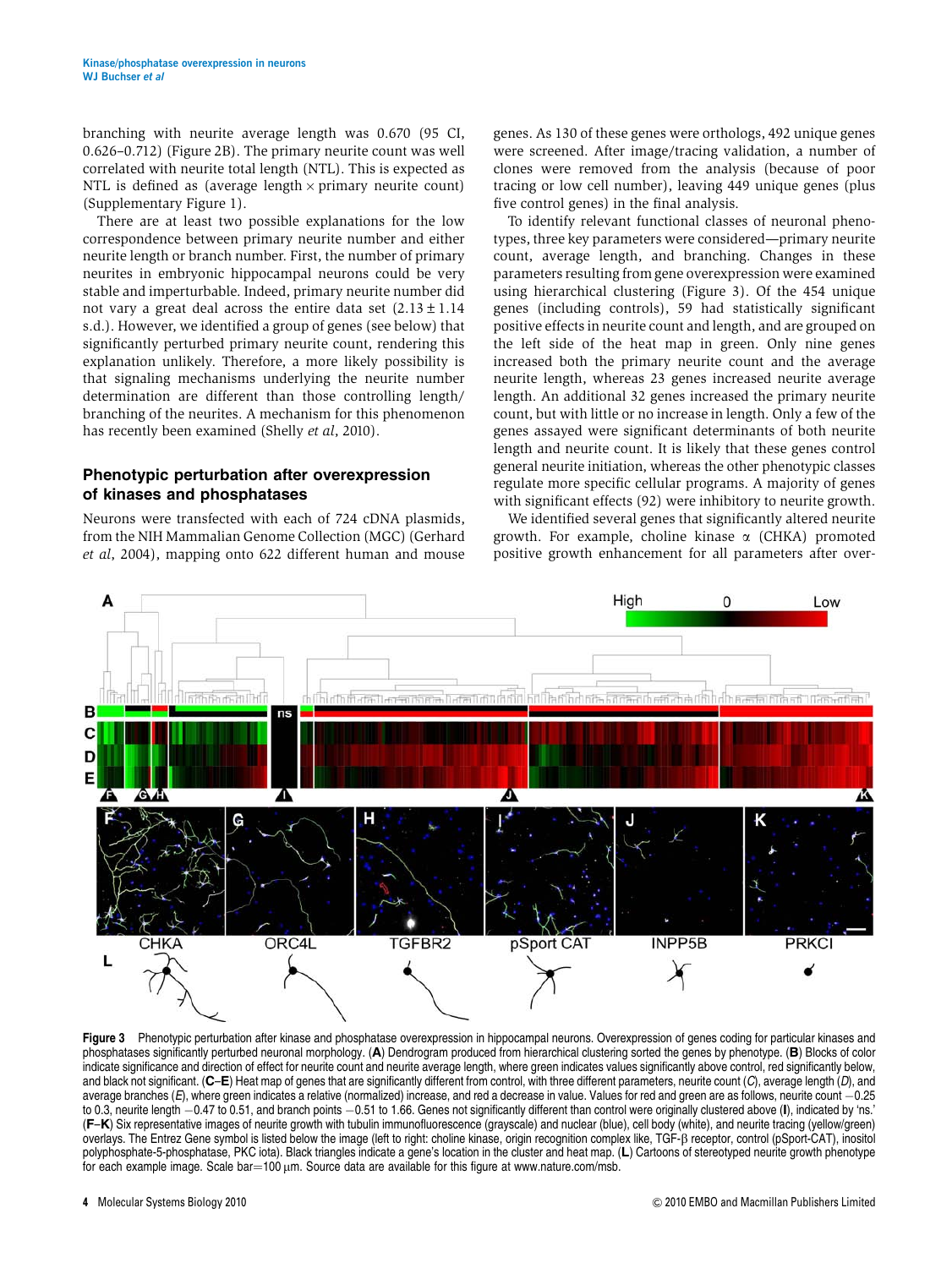expression in hippocampal neurons [\(Figure 3F\)](#page-3-0). Origin recognition complex subunit 4-like and the TGF- $\beta$  receptor 2, increased the length of hippocampal neuron processes [\(Figure](#page-3-0) [3G and H](#page-3-0)). Origin recognition complex was previously reported to regulate dendrite development [\(Huang](#page-14-0) et al, [2005](#page-14-0)). Inositol polyphosphate phosphatase (INPP5B) overexpression increased the number of primary neurites and led to decreased neurite length [\(Figure 3J\)](#page-3-0). Although these genes had enhancing effects on laminin, they had little effect on neurite growth on the artificial substrate polylysine (Supplementary Figure 2). The strongest inhibitory genes produced very short neurites with only a few neurons initiating growth (e.g. atypical PKC iota, PRKCI; [Figure 3K](#page-3-0)). These inhibitory genes did not generally affect survival (Supplementary Figure 3). Overall, we identified several neurite growth activators, and many neurite growth inhibitors in hippocampal neurons. The full table of results is provided in Supplementary Table 1.

# Effects of known neurite-regulatory genes on neuronal morphology

We selected a group of genes that were tested in our experiments and had been previously implicated in neuron development, neuritogenesis, axon elongation, or neuronal polarity. [Table I](#page-5-0) reports the results of overexpression of these genes in hippocampal neurons for four parameters: nuclear intensity (increases reflect nuclear condensation; [Marcus](#page-14-0) et al, [1979\)](#page-14-0), primary neurite count, neurite average length, and average branching. The latter three parameters were chosen because they defined the three distinct groups of neurite variables. Genes that had significant effects (after correction for multiple comparisons) are indicated. As expected, the protein kinase A catalytic subunit (PRKACA) and the atypical PKCs (PRKCI, PRKCH) strongly perturbed the neuron's phenotype. Overexpression of these kinases was sufficient to inhibit neurite growth. PKA activity has previously been suggested to affect growth on laminin negatively ([Bixby,](#page-13-0) [1989\)](#page-13-0), but also has been linked to positive regulation of neurite growth (Kao et al[, 2002\)](#page-14-0). It is possible that our (inhibitory) results with PKA reflect mislocalization because of expression of the catalytic subunit in the absence of the regulatory subunit. Note that although overexpression of PKA inhibited neurite length, it did not increase the nuclear intensity, suggesting cell death was not the cause [\(Table I](#page-5-0)). To determine whether PKA's effect was due to its kinase activity, we compared expression of wild-type PRKACA to that of an inactive mutant. Transfection of PRKACA led to strong inhibition of neurite growth ([Figure 4B\)](#page-6-0), whereas transfection of a kinase-dead mutant (K73A; [Figure 4C](#page-6-0)) did not alter neuronal morphology (compare [Figure 4A](#page-6-0)). Therefore, PRKACA's kinase activity was required for its inhibition of neurite growth.

## Neuronal morphology is altered by expression of members of kinase and phosphatase families

Related proteins are often involved in similar neuronal functions. For example, families of receptor protein tyrosine phosphatases are involved in motor axon extension and

guidance in both Drosophila and in vertebrates [\(Desai](#page-13-0) et al, [1997;](#page-13-0) [Stepanek](#page-15-0) et al, 2005), and a large family of Eph receptor tyrosine kinases regulates guidance of retinotectal projections, motor axons, and axons in the corpus callosum ([Brennan](#page-13-0) et al, [1997;](#page-13-0) [Klein, 2001](#page-14-0); [Mendes](#page-14-0) et al, 2006). We therefore asked whether families of related genes produced similar phenotypes when overexpressed in hippocampal neurons. Our set of genes covered 40% of the known protein kinases (Supplementary Table 2), and many of the non-protein kinases and phosphatases.

Genes were sorted into one of five categories before the sequence alignment to produce distinct trees: protein kinases [\(Figure 5A](#page-6-0)), non-protein kinases ([Figure 5B](#page-6-0)), protein phosphatases [\(Figure 5C](#page-6-0)), other phosphatases ([Figure 5D](#page-6-0)), and other genes ([Figure 5E\)](#page-6-0). Phylogenetic trees were used to determine amino-acid similarity and infer evolutionary distance. Related families were thus clustered into branches and subbranches. Genes identified as protein kinases [\(Manning](#page-14-0) et al[, 2002;](#page-14-0) [Caenepeel](#page-13-0) et al, 2004) were aligned using the amino-acid sequences of the kinase domains only, whereas other genes were aligned by their entire sequences. The alignment successfully clustered the genes into known families. For example, the protein kinase tree ([Figure 5A\)](#page-6-0) matched the organization of previously identified protein kinase groups ([Manning](#page-14-0) et al, 2002; [Caenepeel](#page-13-0) et al, 2004). Also, 81% of the genes with obvious siblings (i.e. PPP2CA, PPP2CB) were linked to their sibling in the trees.

To establish the neuronal phenotype for individual genes within families, we plotted the functional data for NTL on markers overlying the trees ([Figure 5](#page-6-0)). The neuronal response observed after the overexpression of individual kinases and phosphatases was diverse across gene families. Expression of most kinase and phosphatase genes reduced the length of the neurites compared with controls ([Figure 5,](#page-6-0) red markers). Some families were particularly inhibitory. For example, BMP/activin receptors, PKAs/PKCs (PRKACx, PRKCx), and most protein serine/threonine phosphatases (PPP branch) inhibited neurite extension.

Gene families commonly exhibit redundant function [\(Urrutia](#page-15-0) et al, 1997; [Xian and Zhou, 2004\)](#page-15-0). Redundant gene function has often been identified when two or more knockouts are required to produce a phenotype (Heber et al[, 2000\)](#page-14-0). Our technique allowed us to measure whether different members of gene families had similar (potentially redundant) or distinct effects on neuronal phenotype.

To determine whether groups of related genes affect neuronal morphology in similar ways, we used sequence alignment information to construct gene clusters [\(Figure 6A\)](#page-7-0). Genes were clustered at nine different thresholds of similarity (called 'tiers'). The functional effect for a particular parameter was then averaged within each cluster of a given tier, and nonparametric statistics were performed to determine the significance of the effect. Results from the neurite initiation parameter are shown in [Figure 6B.](#page-7-0) Here, the giant cluster containing every gene has an average near control level and is colored white ([Figure 6B,](#page-7-0) bottom tier, labeled 1 on the left). As the threshold is increased, clusters of fewer but more closely related genes are constructed, and their mean effect on the phenotype is displayed by the color of the rectangles in the heat map (red=decrease, green=increase, diamonds and asterisks indicate significance).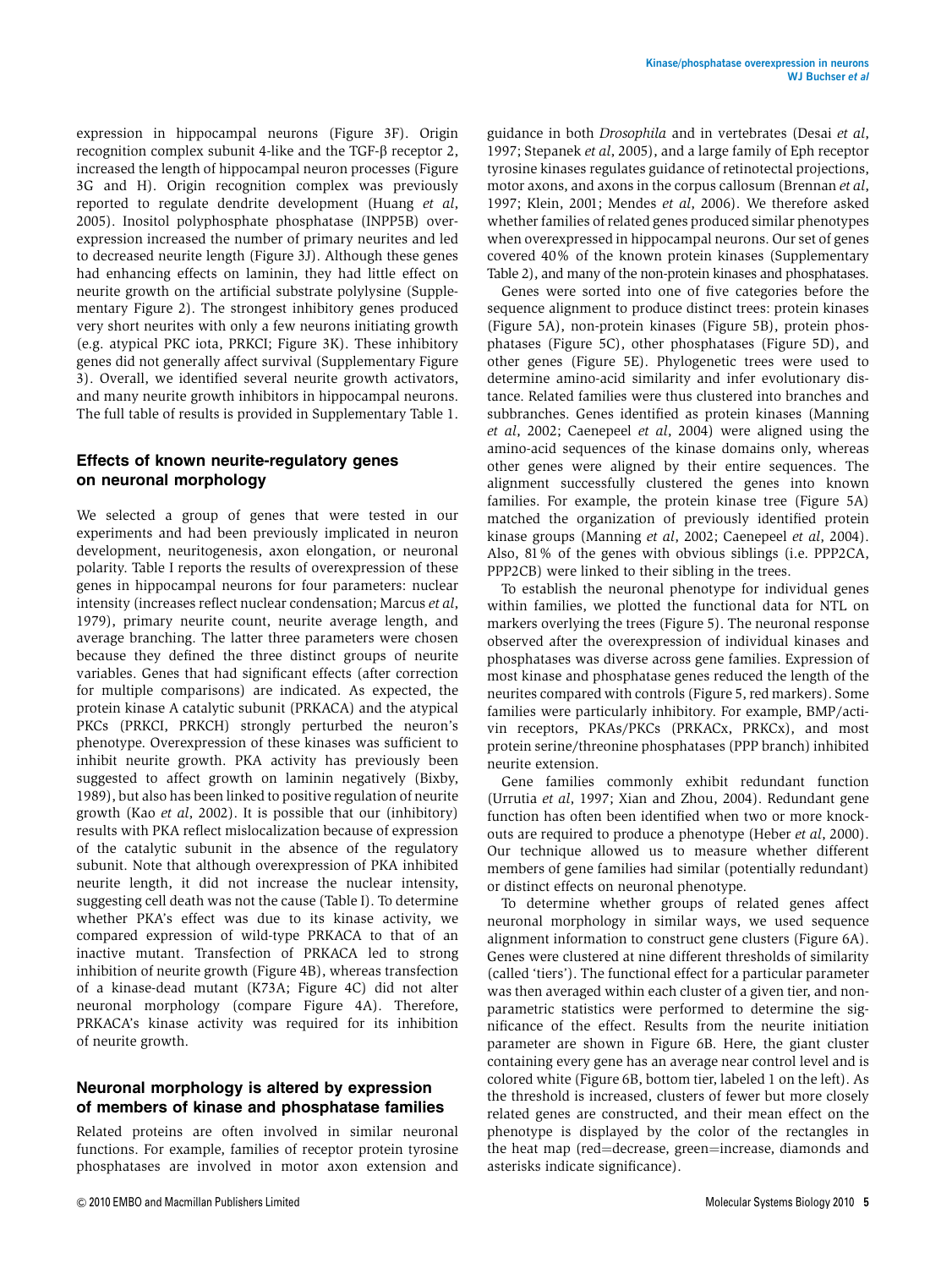#### <span id="page-5-0"></span>Table I Known neural growth regulators

| 1        | $\overline{2}$ | 3       | 4        | Common name                      | Symbol                   | Note                                                               | Citations                                           |
|----------|----------------|---------|----------|----------------------------------|--------------------------|--------------------------------------------------------------------|-----------------------------------------------------|
|          |                |         |          | AKT2<br>CAMK1d<br>CAMK1g         | AKT2<br>CAMK1D<br>CAMK1G | Inhibition correlated with decrease<br>Inhibiting decreased length | Namikawa et al (2000)<br>Wayman et al (2004)        |
|          | $^{+++}$       |         | $^{+++}$ | CAMK2a                           | CAMK2A                   | Slowed dendritic growth, mediates<br>GABA induced neurite growth   | Wu and Cline (1998);<br>Borodinsky et al (2003)     |
|          |                |         |          | CAMK2d                           | CAMK2D                   |                                                                    |                                                     |
|          |                |         | $^{+++}$ | c-Src kinase                     | CSK                      | Inhibits neurite growth in PC12                                    | Dev <i>et al</i> (2005)                             |
|          |                |         |          | EGF receptor                     | <b>EGFR</b>              | Activity-mediated inhibition                                       | Koprivica et al (2005)                              |
|          |                |         |          | ERK1                             | MAPK3                    | Activated form induces outgrowth                                   | Kolkova et al (2000);                               |
|          | $^{+}$         |         |          | ERK <sub>2</sub>                 | MAPK1                    |                                                                    | Robinson et al (1998)                               |
|          |                |         |          | EphA4                            | EPHA4                    | Better regeneration in EphA4 KO                                    | Goldshmit et al (2004)                              |
|          |                |         |          | EphA7                            | EPHA7                    | Better recovery after EphA7 reduction                              | Figueroa et al (2006)                               |
| $^{++}$  |                |         |          | EphA8                            | EPHA8                    | Induces MAPK activity to promote                                   | Gu et al (2005)                                     |
|          |                |         | $^{+++}$ | ErbB2                            | ERBB <sub>2</sub>        | Neuregulin promotes through erbB2                                  | Bermingham-McDonogh et al (1996)                    |
|          |                |         |          | <b>FAK</b>                       | PTK <sub>2</sub>         | $GF + Integrin > FAK > PC12$ growth                                | Ivankovic-Dikic et al (2000)                        |
| $^{+++}$ |                |         |          | FES                              | <b>FES</b><br>FGFR1      | Accelerates NGF-induced PC12                                       | Shibata et al (2003)                                |
| $^{+++}$ |                |         |          | FGF receptor1<br>FGF receptor4   | FGFR4                    | Overexpression-promoted outgrowth                                  | Hausott et al (2008); Lin et al (1996)              |
|          |                |         |          | Fyn related (GTK)                | <b>FRK</b>               | Induces NGF-independent PC12 growth                                | Anneren et al (2000)                                |
|          |                |         |          | <b>FYN</b>                       | <b>FYN</b>               | Fyn-mice lack NCAM neurite growth                                  | Beggs et al (1994)                                  |
|          |                |         |          | GSK3A                            | GSK3A                    | Has distinct function from below                                   | Yoshimura et al (2005);                             |
|          |                |         |          |                                  |                          |                                                                    | Lee et al (2007)                                    |
|          |                |         |          | GSK3B                            | GSK3B                    | Inhibition of GSK3b promotes                                       | Yoshimura et al (2005)                              |
|          |                |         |          | IGF1 receptor                    | IGF1R                    | Receptor is essential for Hipp polarity                            | Sosa et al (2006)                                   |
|          |                |         |          | ILK                              | <b>ILK</b>               | Overexpress Wt ILK stimulates growth                               | Ishii et al $(2001)$                                |
|          |                |         |          | JNK2                             | MAPK9                    | JNK required for axon formation                                    | Oliva et al (2006)                                  |
|          | $^{+}$         |         |          | JNK3                             | MAPK10                   |                                                                    |                                                     |
|          |                |         |          | MARK2                            | MARK2                    | Ectopic express led to loss of axons                               | Chen <i>et al</i> (2006)                            |
|          |                |         |          | MEK3                             | MAP2K3                   | MEK required for TrkB growth                                       | Atwal et al (2000)                                  |
|          |                |         |          | MEK5                             | MAP2K5                   |                                                                    |                                                     |
|          |                | $^{++}$ | $^{++}$  | ORC4L                            | ORC4L                    | Knockdown-reduced branching                                        | Huang et al (2005)                                  |
|          |                |         |          | PAK4                             | PAK4                     | Membrane targeting increase growth                                 | Daniels et al (1998)                                |
|          |                |         |          | PDK1                             | PDPK1                    | Activated by PI3K                                                  | Alessi et al (1997)                                 |
|          |                |         |          | PIK3                             | PIK3R1                   | PI3K inhibitors reduce axon elongation                             | Menager et al (2004);<br>Da Silva et al (2005)      |
|          |                |         |          | PKA catalytic A                  | PRKACA                   | Inhibit PKA stops forskolin growth                                 | Kao et al (2002);<br>Chijiwa et al (1990)           |
| $^{+++}$ |                |         |          | PKA catalytic B                  | <b>PRKACB</b>            |                                                                    |                                                     |
| $^{++}$  |                |         |          | PKC eta                          | PRKCH                    | Cell polarity and Par complex                                      | Chen et al (2006); Lin et al (2000)                 |
| $^{+}$   |                |         |          | PKC iota                         | PRKCI                    |                                                                    |                                                     |
| $^{++}$  |                |         |          | RAF1                             | RAF1                     | Activated raf-axon elongation                                      | Markus et al (2002)                                 |
|          |                |         |          | SAD kinase                       | BRSK1                    | Required for polarization                                          | Kishi et al (2005)                                  |
| $^{++}$  |                |         |          | <b>SRC</b>                       | <b>SRC</b>               | SRC KO impairs growth<br>Inhibits PAK                              | Ignelzi et al (1994)<br>Nikolic et al (1998)        |
| $^+$     |                |         |          | p35<br>p38 a                     | CDK5R1<br>MAPK14         | Required for PC12 outgrowth;                                       | Morooka and Nishida (1998);                         |
|          |                |         |          |                                  |                          | inhibiting enhances growth                                         | Myers et al (2003)                                  |
|          |                |         |          | p38b                             | MAPK11                   |                                                                    |                                                     |
|          |                |         |          | p38 d                            | MAPK13                   |                                                                    |                                                     |
|          |                |         |          | p38 g                            | MAPK12                   |                                                                    |                                                     |
|          |                | $^{+}$  | $^{+++}$ | Calcineurin<br>PP <sub>1</sub> a | PPP3CA<br>PPP1CA         | $Ca++$ waves inhibit through Calcn<br>Dephosphorylates PKA         | Lautermilch and Spitzer (2000)<br>Tang et al (2003) |
| $^{+++}$ |                |         |          | <b>PTEN</b>                      | <b>PTEN</b>              | PTEN KO retinal regrowth after crush                               | Park et al (2008)                                   |
|          |                |         |          | PTPRa                            | <b>PTPRA</b>             | Drosophila                                                         | Desai et al (1997)                                  |
|          |                |         |          | SHP <sub>2</sub>                 | PTPN11                   | NGF growth inhibited by mutant Shp2                                | Chen <i>et al</i> (2002)                            |
|          |                |         |          |                                  |                          |                                                                    |                                                     |

In all, 48 kinases and phosphatases previously reported for their involvement in neural process development and polarity. Columns of the table refer to intensity of the Hoechst nuclear dye (1), primary neurite count (2), neurite average length (3), and average branching (4). Effect for each parameter (+,–  $P$ <0.1, ++,–– $P$ <0.05, +++,---P<0.01, corrected by Benjamini-Hochberg), compared with controls. Genes are identified by their common name, official Entrez symbol, and official full name. Genes are arranged with the kinases on the top, and the phosphatases below.

We analyzed results for this cluster analysis with the three key neurite parameters (average neurite length, primary neurite count, and average branching) in addition to the frequency of neurite initiation (from the percent of neurons with axons or dendrites). Genes that perturbed each of these phenotypes are grouped in [Figure 6C.](#page-7-0) Eight families, most with only a few genes, produced significant changes for one or two parameters. A diverse family of non-protein kinases had a positive effect on neurite outgrowth in three of the four parameters analyzed. This family of kinases consisted of a variety of enzymes, mostly sugar and lipid kinases, with the strongest effects coming from IRF6 and CHKA.

## Molecular pathways revealed by neuronal phenotypes

Over the past 10–20 years, literally hundreds of neuronal growth and regeneration-associated genes have been identified (e.g. Table I). However, determining which of these genes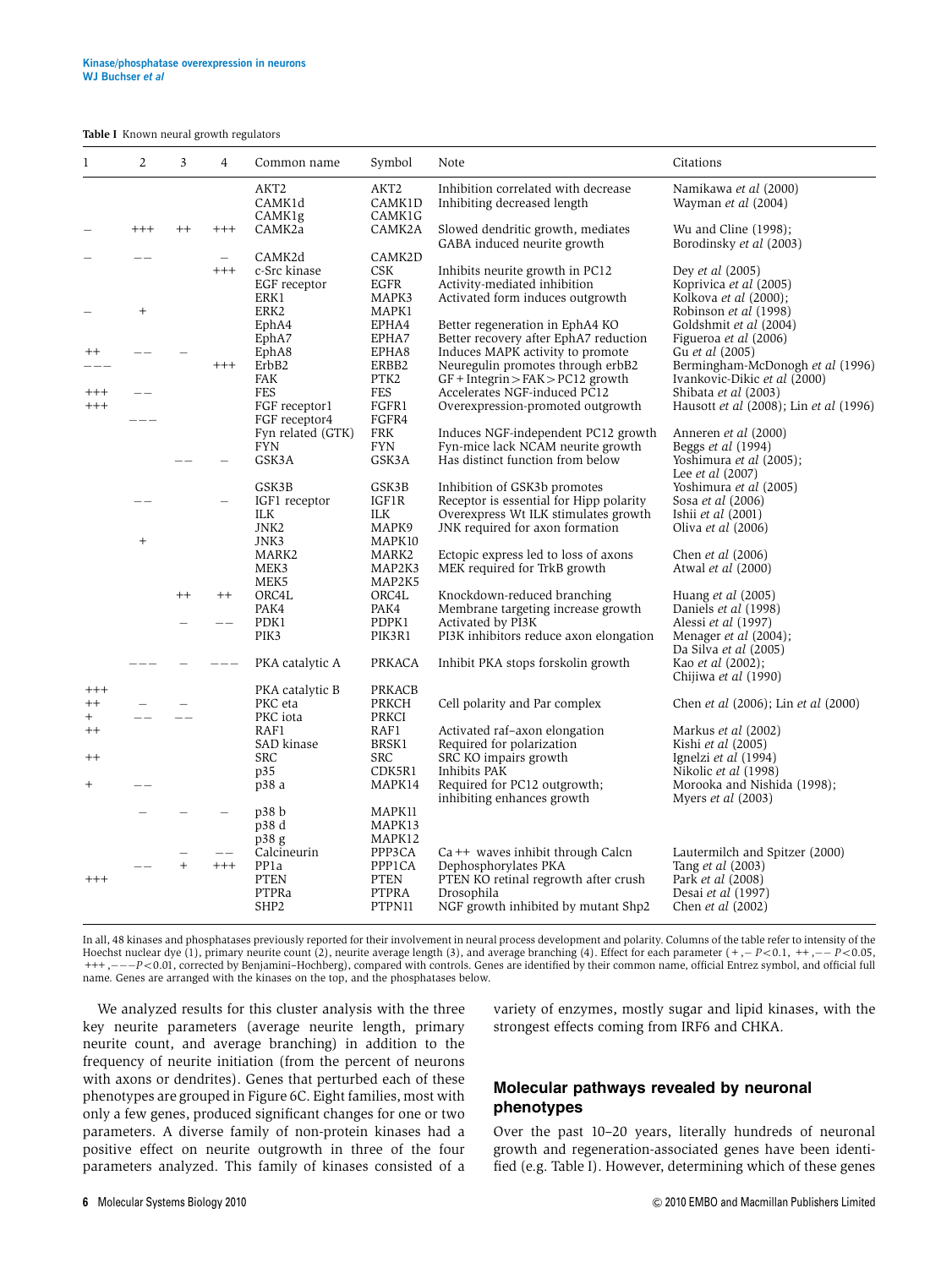<span id="page-6-0"></span>

Figure 4 Overexpression of PKA catalytic subunit  $\alpha$  inhibits neurite growth. Its kinase activity is responsible for the phenotype change. (A–C) Hippocampal neurons transfected with control (mCherry, A), PKA catalytic subunit a (PRKACA, B), and kinase-dead mutant of PKA (PRKACA K73A, C). Arrowheads indicate PRKACAtransfected neurons; arrows indicate neurons expressing the kinase-dead mutant of PKA. The neurons' processes are visualized by bIII-tubulin (green), and mCherry coexpression (red). Scale bar= $100 \mu m$ .



Figure 5 Families of kinases and phosphatases modify neurite outgrowth. Screened genes were aligned by sequence then displayed as phylogenetic trees, representing evolutionarily related proteins. Genes were separated into five primary categories, protein kinases (A), non-protein kinases (B), protein phosphatases (C), non-protein phosphatases (D), and others (E). Protein kinases were further subdivided into seven families (based on kinase domain sequences). Branch lengths on the trees represent the amino-acid change from parent to sibling and therefore the evolutionary 'distance' between genes. Labels beside the branches are the official Entrez Gene symbol. Circular markers were overlaid atop the trees, with the color of the marker indicating either no change in neurite length from control (white), an increase (green) or decrease (red). KLF4 and KLF7 are transcription factors that are regulators of neurite growth [\(Moore](#page-14-0) et al, 2009; [Blackmore](#page-13-0) et al, 2010), and were included in the screen as additional controls. Source data are available for this figure at [www.nature.com/msb.](http://www.nature.com/msb)

are primary regulators of process development has been challenging. It is possible to refine the understanding of these genes with existing pathway information. One hurdle is that most genes with pathway annotations are members of multiple pathways. Of the 550 genes we successfully screened, 46% had pathway annotations, and of those, 66% were members of more than one pathway. Of the latter, half were members of four or more pathways. We performed pathway analysis for 79 different pathways in 24 categories using Kyoto Encyclopedia of Genes and Genomes (KEGG) [\(Kanehisa](#page-14-0) et al, 2004) [\(http://](http://www.genome.jp/kegg/pathway.html)

[www.genome.jp/kegg/pathway.html](http://www.genome.jp/kegg/pathway.html)) [\(Figure 7A and B\)](#page-8-0). This analysis was displayed in the form of a heat map ([Figure 7C\)](#page-8-0). KEGG provided the classification of main categories [\(Figure 7A](#page-8-0)), subcategories [\(Figure 7E\)](#page-8-0), and the pathways [\(Figure 7B\)](#page-8-0). Genes were then placed in these pathway 'bins.' The color of the bin indicates the strength and the direction of the effect observed ([Figure 7C and D\)](#page-8-0). Pathways involved in proliferation of specific cancers, dorso-ventral axis formation, cytokine signaling, and ErbB signaling each had genes that were significant in their ability to modify neuronal morpho-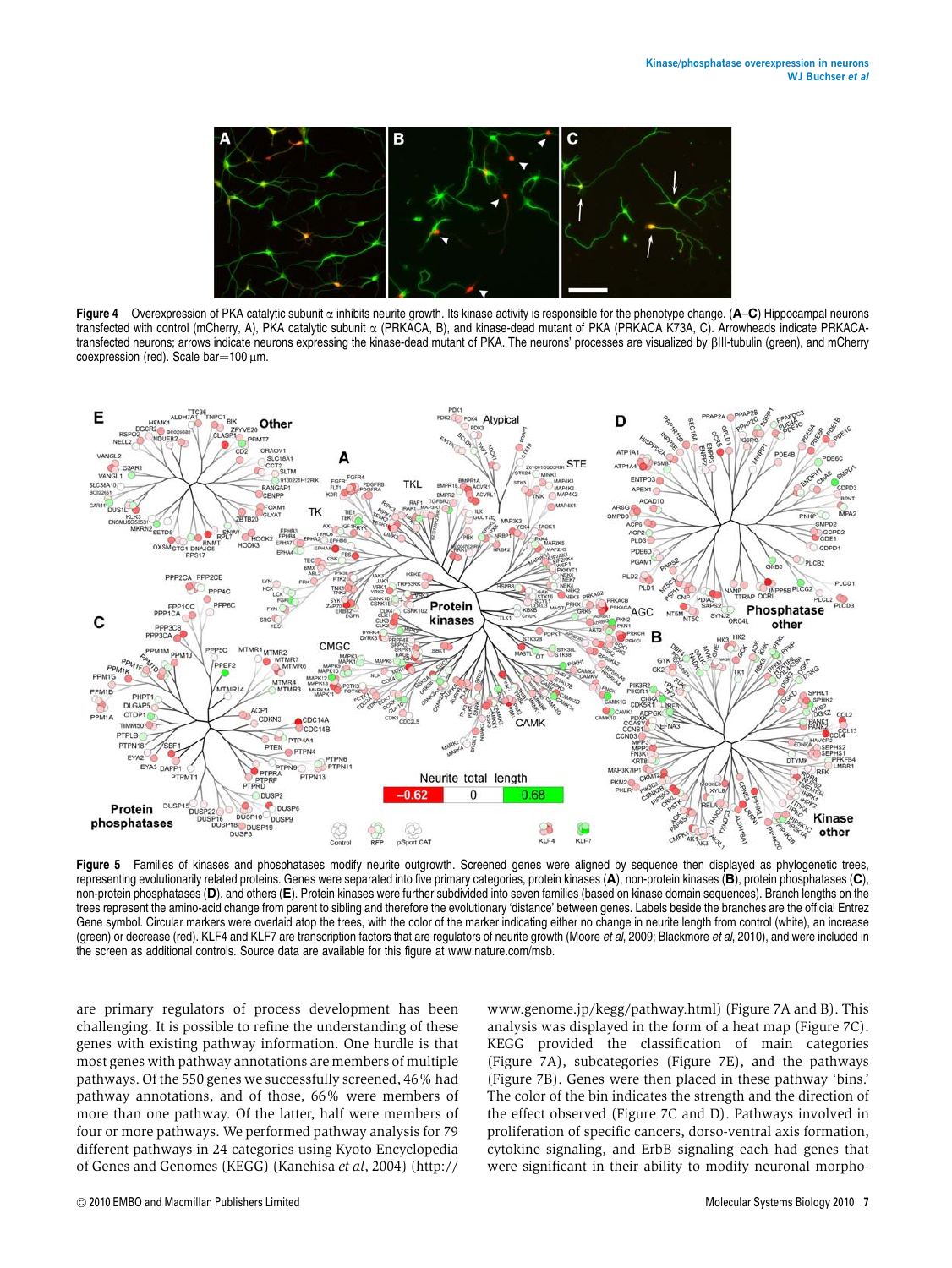<span id="page-7-0"></span>

Figure 6 Bioinformatics identify putative families of active genes. (A) Genes overexpressed in hippocampal neurons, arranged by phylogenetic relationships (as in [Figure 5](#page-6-0), but 'unrolled') where the most closely related genes are next to each other. The five trees are preserved in the five sections (columns) of the graph. (B) Cluster heat map for the frequency of neurite initiation. At the bottom (labeled 1), all of the genes are combined into one large cluster, where there was no net effect on neurite growth (white). Going up from the bottom, genes are grouped in smaller, more focused families, with 3, 9, 21, 45, 88, 199, and 347 families per tier (row of the heat map). Each rectangle represents a family of genes (corresponding to the labels in A) that has a mean effect that reduced (red), or increased (green) neurite initiation. Nonparametric statistics were performed on each family, where diamonds indicate values for spiked bootstrap ( $P \le 0.05$ ,  $P \le 0.01$ ). Asterisks indicate significance corrected by Benjamini–Hochberg (\* $P \le 0.05$ , \*\* $P \le 0.01$ , \*\*\*P $\le 0.001$ ). (C) Compilation of significant families for four parameters: primary neurite count, frequency of neurite initiation, neurite average length, and average branching. Colored rectangles demarcate the extent of the family (for instance CDKN3, PTEN, PTP4A1, CDC14A&B), the color the direction and magnitude of the effect, with labels giving the common names for the genes. Note that the large family of non-protein kinases (from FUK to PFKL) has smaller nested families with even greater effects. The calcineurins (PPP3CA&B), and the kinases IRF6, CHKA, and CDK5R1, had the greatest ability to perturb neurite growth. Source data are available for this figure at [www.nature.com/msb](http://www.nature.com/msb).

logy [\(Figure 7C\)](#page-8-0). In addition, groups of pathways (as determined by KEGG pathways) such as the cancer pathways and amino-acid metabolism pathways had significant effects [\(Figure 7D\)](#page-8-0). Summary data for the most significant results are shown for neurite length, branching, red intensity (from RFP cotransfection, does not equate with the level of expression of cotransfected gene), and soma area. The pathways most involved in producing the observed phenotypes included cancer, apoptosis, axis formation, adherens junctions, neuroactive ligand–receptor interactions, and ErbB signaling ([Figure 7G\)](#page-8-0). Complete results of pathway analysis are shown in Supplementary Figure 4. Pathway cluster analysis showed that individual genes that were members of groups (from known pathways) had similar activities when overexpressed in hippocampal neurons. In particular, pathways involved in cancer cell proliferation potentiated neurite extension and branching. Manipulations of genes in these pathways may be important to enhance axon or dendrite growth after injury.

# **Discussion**

In a large-scale screen using high-content analysis of primary mammalian neurons, overexpression of distinct classes of kinases and phosphatases significantly perturbed neurite growth, primary neurite count, and branching. In all, 59 genes increased process development, whereas almost 20 genes were inhibitory. Of the inhibitory genes, the catalytic subunit of PKA was of particular interest because of its very strong effect on inhibiting neurite growth, and we demonstrated its kinase activity to be necessary for its effect. We tested 48 genes previously documented to be active in neurite growth, inhibition, and polarity. Of these, PP1a, ERK1, p38a, ErbB2, PKC eta and iota, calcineurin, CaMK2, FES, IGF1R, FGFR, GSK3a, PDK1, PIK3, and EphA8 had the strongest effects.

Our functional data provide substantial information about how groups of genes/proteins might relate. Through novel analyses, we determined that several families of evolutionarily conserved proteins had similar effects on neurite growth. In particular, calcineurins, CDC14s, IP3Kinases, cytokines, diacylglycerol kinases, a host of sugar and lipid kinases, and the atypical PKCs had similar effects across family members, suggesting the possibility of redundant function. If these proteins were individually targeted for loss-of-function experiments, it would be unlikely that single deletions would lead to a phenotype. Some of these gene families (the non-protein kinases, for example) have no known functions in neurite development, and represent novel targets for the control of neurite formation and extension.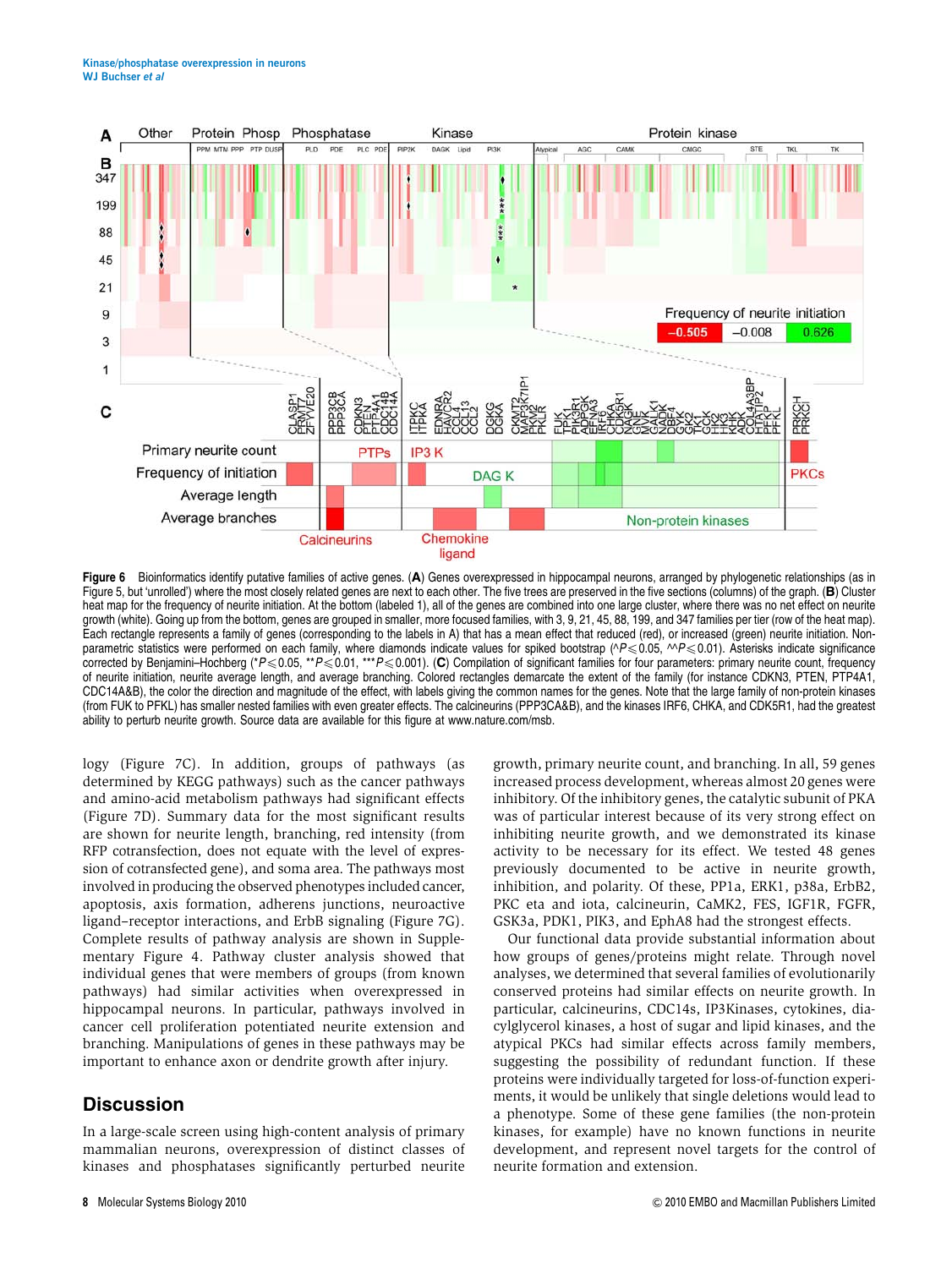<span id="page-8-0"></span>

Figure 7 Neural process development is affected by known pathways, including cancer pathways. Pathway annotations from the KEGG grouped genes into 79 pathways. (A) KEGG categories. (B) KEGG pathway names. (C) Heat map for pathway's effect on neurite average length as indicated by color (red, decrease; white, no change from control; green, increase). (D) The 24 pathway subcategories, with heat map representing average effects of all genes in the category. (E) Names of pathway subcategories. (F) Legend for heat map. Symbols atop the heat map indicated significance from non-parametric statistics, where diamond is  $P \le 0.05$  by spiked bootstrap, and square is  $P \le 0.05$  by bootstrap. (G) After the analysis was repeated for four of the other parameters, the most significant pathways were compiled. They included three cancer pathways, the closely related ErbB signaling pathway, and dorsal-ventral axis formation pathway. Source data are available for this figure at [www.nature.com/msb.](http://www.nature.com/msb)

Pathways provide a conceptual framework to understand molecular dynamics in cells. We analyzed hundreds of genes for functional relationships, and found that several pathways implicated in cancer progression and dorsal-ventral pattern formation contain kinases and phosphatases with substantial abilities to alter neurite morphology.

### Novel growth-associated genes

Our study uncovered a number of genes, including developmentally active genes, not previously linked to the regulation of axon/dendrite growth. For example, activin receptor 1 (ACVR1) is involved in Xenopus axis formation [\(Hemmati-](#page-14-0)[Brivanlou and Melton, 1992](#page-14-0)) and downregulated during peripheral nerve regeneration (Morita et al[, 1996\)](#page-14-0). Both ACVR1 and ACVRL1 (and their isoforms) reduced neurite growth in our assays. IRF6 is also developmentally regulated during early development [\(Hatada](#page-13-0) et al, 1997) and its expression potentiated neurite growth in hippocampal neurons. CHKA, which strongly increased hippocampal neurite growth and neurite initiation, is an essential gene (Wu [et al](#page-15-0), [2008](#page-15-0)) that has been observed in nerve endings (synaptosomes) [\(Spanner and Ansell, 1979\)](#page-15-0). Elucidating the mechanism through which CHKA influences neurite growth will be a fruitful future direction of study. SBK1 (SH3-binding kinase 1) is a novel and mostly uncharacterized serine/threonine kinase that is highly expressed in the brain (Nara et al[, 2001](#page-14-0)). Two mouse clones of this gene with different UTRs inhibited neurite growth in our assays. Another serine/threonine kinase, microtubule-associated serine/threonine kinase-like (MASTL), which inhibited neurite outgrowth, is known to interact with microtubules. A non-protein kinase, neural leucine-rich repeat 1 (LRRN1), is highly expressed in early somitic myoblasts [\(Haines](#page-13-0) et al, 2005) and inhibited neurite growth when overexpressed.

Neurite growth activators were very rare in the AGC arm of the protein kinase tree, with the exception of protein kinase N2 (PKN2), known to be activated by Rho GTP, and regulate cell cycle proteins such as Cdc25B ([Schmidt](#page-15-0) et al, 2007). Another AGC kinase, ribosomal protein S6 kinase/mitogen and stress activated kinase/p90rsk (RPS6KA4) inhibited neurite growth. RPS6KA4 has been shown to be required for CREB and ATF phosphorylation in fibroblasts ([Wiggin](#page-15-0) et al, 2002), as well as being involved in cAMP and insulin-related proliferation [\(Coulonval](#page-13-0) et al, 2000). It has previously been implicated in regulating CAM-mediated neurite growth (Wong et al[, 1996](#page-15-0)).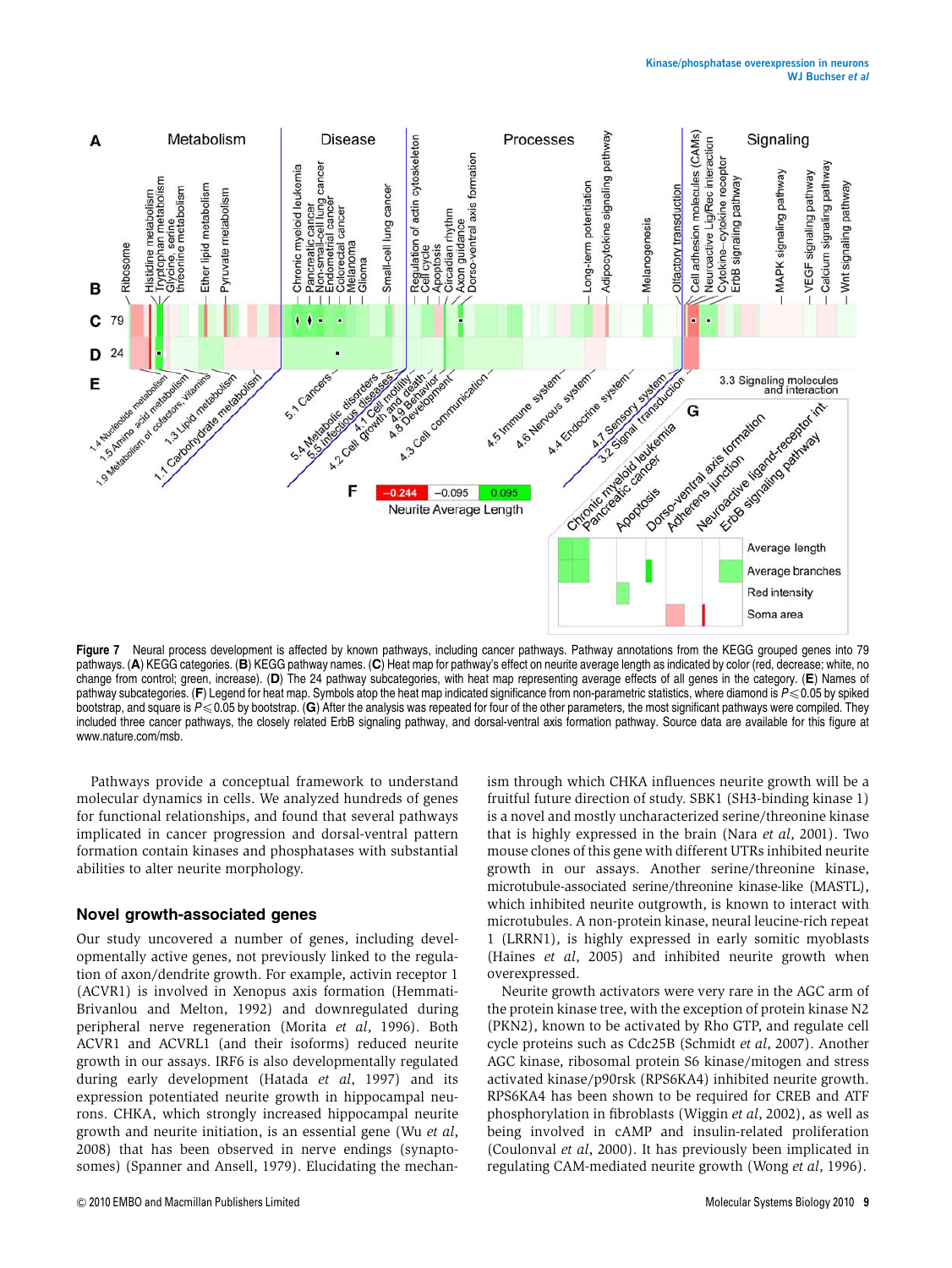Two protein phosphatases, both members of the myotubularin family, significantly decreased neurite growth. Myotubularin related 2 (MTMR2) is known to be involved in myelin neuropathies, but is currently thought to act in Schwann cells, not neurons (Bolis et al[, 2005](#page-13-0)). SET-binding factor 1 (SBF1) a pseudo-protein phosphatase, has been seen to decrease proliferation after its forced expression in fibroblasts [\(Firestein](#page-13-0) [and Cleary, 2001\)](#page-13-0). We observed SBF1 to decrease neurite growth after overexpression in hippocampal neurons.

Other genes with strong effects have either less known about them, or no obvious connection to neural function or pathways. The serine threonine kinase protein serine kinase H1 is involved in Golgi maintenance (Brede et al[, 2003\)](#page-13-0) and its overexpression enhanced growth. CMPK1 (cytidine monophosphate UMP-CMP kinase 1) a kinase involved in pyrimidine synthesis, inhibited neurite growth when overexpressed. The protein phosphatase protein phosphatase 1K was inhibitory, whereas protein phosphatase EF hand calcium-binding domain 2 (PPEF2) and sphingomyelin phosphodiesterase 1 acid lysosomal (SMPD1) were strong growth promoters in our screen, but the underlying mechanisms are unclear.

# Candidates for future study from genetic and pathway analyses

Our phylogenetic analysis identified several families, such as the chemokine ligands, protein tyrosine phosphatases, and a large group of non-protein kinases, with members that strongly perturbed neurite outgrowth. Several of these were expected, especially the Calcineurins, Cdc14s, PI3K ([Da Silva](#page-13-0) et al[, 2005](#page-13-0)), and atypical PKCs. Other families were not expected to affect neurite growth, but did. These include a group of sugar kinases, NADK, and others. Not every member of this family had the same effect, but these enzymes generally potentiated neurite growth over control (surprising considering the neurons were growing on laminin, which strongly promotes neurite growth in the control state ([Baronvanever](#page-13-0)cooren et al[, 1982](#page-13-0))). These non-protein kinases will be interesting to study to determine their functions in neuronal process development.

Pathway analysis revealed that genes in several cancer pathways were highly active. This is not unexpected, as growth of neurons is tied to the same cascades that lead to proliferation of cancer cells ([Nakagawara, 2001](#page-14-0)). These pathways dominate the analysis, either because many of their genes were selected for study, and have been previously studied, or that these signals (as activated by overexpression) are quite strong compared with other pathways. Finally, the signal transduction pathways 'neuroactive ligand–receptor interaction' and 'cytokine–cytokine receptor interaction' have members that produced strong effects in opposite directions (Supplementary Figure 4, purple blocks). The study of these complete pathways will be an important undertaking for future analysis.

## Comparison with other screens

Recently, three groups have used RNAi to test the necessity of various genes on neurite development or cell migration, which is likely to involve overlapping mechanisms ([Enomoto](#page-13-0) et al,

other, it is interesting to note that not a single gene appeared in all three. In fact, only three genes were hits in two of the three screens: BCAR3, LIMK1, and the JNK kinase MAP2K7. The lack of overlap in these RNAi screens supports the notion that such large-scale knockdown experiments require special analysis of the raw data for proper interpretation ([Sacher](#page-15-0) et al[, 2008](#page-15-0)). In our own unpublished experiments using siRNA and shRNA approaches, we have found it much more difficult to knock down protein expression in primary neurons than in cell lines. This is consistent with reports using transgenic mice expressing shRNAs; knock down in the CNS is less effective than in other tissues ([Sasaguri](#page-15-0) et al, 2009). The slow and variable loss of protein expression using RNAi in neurons makes it a problematic strategy in a screening context. A recent high-content analysis of a genome-wide RNAi screen found that the majority of siRNAs have off-target effects ([Collinet](#page-13-0) et al[, 2010\)](#page-13-0). Consequently, using RNAi in primary neurons as a screening approach will require much better validated libraries and assays that use novel approaches to allow protein

inhibited the migratory ability of the cells.

Comparing the results of these siRNA screens with each

# Conclusion

methods, such as overexpression.

Our studies have identified a large number of kinases and phosphatases, as well as structurally and functionally defined families of these proteins, that affect neuronal process formation in specific ways. We have provided an analytical

expression to be knocked down before neurite growth starts [\(Davare](#page-13-0) et al, 2009). It is therefore critical to use alternative

[2001;](#page-13-0) [Maness and Schachner, 2007](#page-14-0)). Loh et al [\(2008\)](#page-14-0) used the SH-SY5Y cell line in an siRNA screen of 750 kinases, many of which were also assayed in our experiments. Over half of the 'hit' siRNAs targeted genes in the tyrosine kinase or tyrosine kinase-like families. The intersection of hit genes from Loh et al, and genes from our study is listed in Supplementary Table 3. ERBB2, RYK, PRKAB1 enhanced neurite growth after overexpression in our assays and reduced neurite length after knockdown in the Loh screen. Conversely, PRKCI, PKN1, PDPK1 NEK3, MASTL inhibited neurite growth after overexpression in our assays and enhanced axon growth after knockdown in the Loh screen. Overexpression/knockdown of other genes (CDK9, FES, STK38L) led to the same phenotype in both screens. An siRNA screen by Sepp et al [\(2008\)](#page-15-0) used Drosophila primary neurons to study the disruption of neural phenotypes in a genome-wide screen. They found that siRNAs for over 100 genes significantly perturbed neuronal phenotypes, leading to reduced elongation, excessive branching, loss of fasciculation, or blebbing (Sepp et al[, 2008](#page-15-0)). The orthologs of four of the active genes from Sepp et al were also screened in our experiments. Two of these, ZAP70 and HTATIP, were weakly, but not significantly, inhibitory to neurite growth. Our analyses saw stronger effects (shorter neurites and more condensed chromatin) with the overexpression of LIMK2 and LRRN1 (see also Supplementary Table 3). Finally, [Simpson](#page-15-0) et al [\(2008\)](#page-15-0) performed an RNAi screen of kinase and phosphatases genes, assaying the ability of a monolayer of cells from a breast cancer cell line to heal after wounding. They found siRNAs targeting several genes that either potentiated or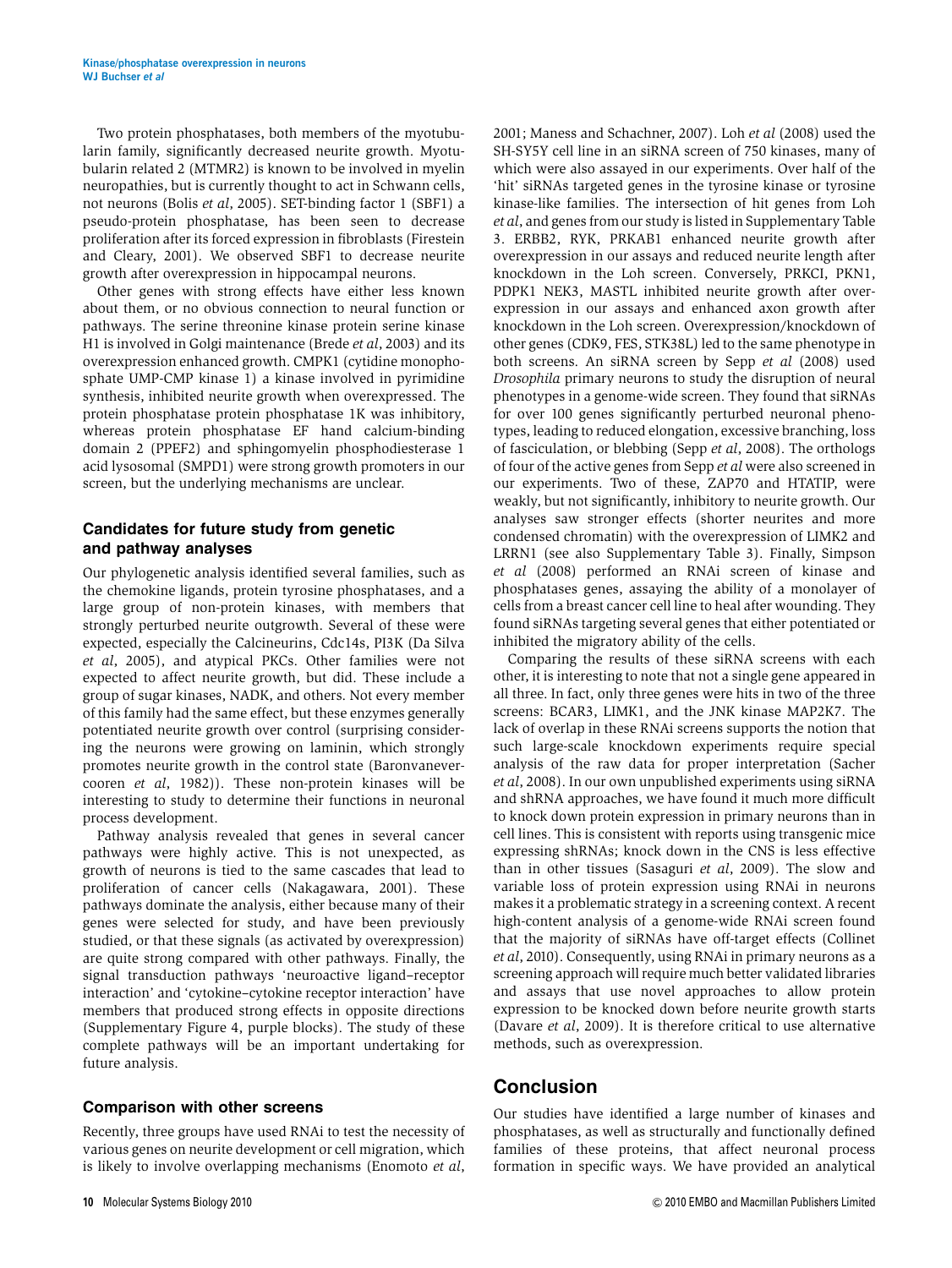methodology and new tools to analyze functional data, and have implicated genes with novel functions in neuronal development. Our studies are an important step toward the goal of a molecular description of the intrinsic control of axodendritic growth. Downstream validation studies will be important to perturb the function of other members of the signaling cascades we have implicated, and to examine the functions of these genes in other neuronal types.

# Materials and methods

### Plasmid cDNA library

A glycerol stock cDNA library from the NIH MGC [\(Gerhard](#page-13-0) et al, 2004) in 96-well format was purchased from Open Biosystems (Thermo-Fisher, Huntsville, AL) that included IRAT (human) and IRAV (mouse) clones. The library was replicated and the original and daughter plates stored in -80 degree freezers, sealed with foil tape (Corning Costar 6570, Lowell, MA). The Gene Ontology ([http://amigo.geneontology.](http://amigo.geneontology.org/) [org/\)](http://amigo.geneontology.org/) was consulted to determine an up-to-date list of kinases and phosphatases. Gene ontologies for 'Kinase Activity,' and 'Phosphoric Ester Hydrolase activity' were used to generate a list of kinases, phosphatases, and interacting genes. A custom program written on the Qiagen BioRobot-3000 (Germantown, MD) picked clones from the glycerol stock plates into the kinase-phosphatase sublibrary, which totaled nine 96-well plates. During the cherry-picking process, a set of 10–12 plates were thawed, wiped, uncapped, and the foil cover carefully removed. Disposable tips were used to inoculate media in deep-well 96-well blocks. During the process, glycerol stocks for mCherry (Shu et al[, 2006\)](#page-15-0) were also picked and inoculated into specified control wells on the plate. Other wells were left empty, to facilitate non-transfected controls and to allow other clones to be tested.

### Plasmid preparation

QIAprep 96 Turbo BioRobot Kit (Qiagen 962141) was used to produce transfection quality plasmid. Briefly, two deep-well blocks from the kit were filled with 1.4 ml Terrific Broth (Invitrogen 22711, Carlsbad, CA) with 150 µg/ml ampicillin (Invitrogen 11593) in each well. A 96-pin replicator tool (Nalge Nunc 250520, Rochester, NY) was used to inoculate the thawed glycerol stock plate into fresh media. Plates were incubated for 20–24 h at  $37^{\circ}$ C, shaking at  $300$  r.p.m. The plates were spun down serially such that the pellets were overlaid and concentrated. The pellets were resuspended in Qiagen's 'P1' buffer, and the manufacturer's instructions were followed. Elution was performed at room temperature, with  $120 \mu$ l of endotoxin-free water.

Plasmid concentration was analyzed with NanoDrop spectrophotometer (Thermo Fisher, Wilmington, DE). Plasmid was generally purified at  $300 \pm 100$  ng/ $\mu$ l with an average 260/280 ratio of 2.8. If plasmid concentrations were below 300, plasmids were concentrated by isopropanol precipitation.

### Kinase-dead PRKACA mutant

The kinase-dead mutant of human PRKACA was obtained by substituting lysine at position 73 for alanine  $(G \rightarrow A$  substitution in AAG triplet coding for lysine). This was achieved by PCR using the QuickChangeII site-directed Mutagenesis Kit (Strategene) with the following primers: K73A sense 5'-GGAACCACTATGCCATGGAGATCCT CGACAAACA-3'; K73A anti-sense 5'-TGTTTGTCGAGGATCTCCATGGCA TAGTGGTTCC-3'. The resulting construct was verified by restriction analysis using the newly created NcoI site (underlined in the sense primer) and sequencing.

### Neuronal cell culture

Embryonic hippocampal culture has been described earlier ([Goslin](#page-13-0) et al[, 1998;](#page-13-0) Oliva et al[, 2006\)](#page-14-0). Briefly, adult pregnant Sprague-Daley

rats were euthanized by  $CO<sub>2</sub>$  and the E18 embryos were dissected in fresh Hibernate media (BrainBits, HE-Ca 500, Springfield, IL) supplemented with B27 (Invitrogen 17504). Isolated hippocampi were transferred to Hibernate media without B27 and incubated for 15 min at  $37^{\circ}$ C with 0.25% Trypsin (Invitrogen 25300), in the presence of DNaseI at final concentration of 0.5 mg/ml (Sigma D5025). The tissue was then washed five times with the same medium supplemented with B27 and triturated until no clumps were visible (about 5–10 times). Dissociated neurons were counted and used for transfection during the next 2 h.

Transfected and non-transfected neurons were grown in 96-well plates (Perkin Elmer, 6005182, Waltham, MA) coated with 10 µg/ml Poly-D lysine (Sigma P7886), and 10 µg/ml laminin (Sigma L2020). When cells were plated on PLL (Sigma P2636) alone as a substrate, the concentration was 1 mg/ml. Enriched neurobasal medium (ENB), modified from [Meyer-Franke](#page-14-0) et al (1995) included Neurobasal (Invitrogen 12348), penicillin/streptomycin, insulin (Sigma I6634 5 mg/ml), sodium pyruvate (1 mM), transferrin (Sigma T1147 100 mg/ ml), BSA (Sigma A4161 100 mg/ml), progesterone (Sigma #P8783 60 ng/ml), putrescine (Sigma P7505 16 mg/ml), sodium selenite (Sigma S5261 40 ng/ml), triiodo-thyronine (Sigma T6397,  $1 \times$ ), L-glutamine (1 mM), N-acetyl cysteine (Sigma A8199NAC, 5 mg/ml), and B27. Media was also supplemented with CNTF (10 ng/ml).

### **Transfection**

Transfection of embryonic hippocampal neurons was accomplished using the Amaxa 96-well 'Shuttle' nucleoporation system (Lonza, Walkserville, MD) following the manufacturer's instructions. Briefly, the Amaxa 96-well nucleoporation plate was loaded with the mixture of  $75000$  neurons in  $20 \mu$ l of Amaxa transfection solution, and  $400 \text{ ng}$ of total DNA (including mCherry reporter with ratio plasmid to reporter 6:1) in a volume of  $2 \mu l$ . The rat neuron transfection, 'highefficiency' program was used, and the neurons were recovered with 80 µl of ENB + HEPES (20 mM, Invitrogen 15630). Several control plasmids were used including pSport mCherry (reporter alone) and pSport CAT, a plasmid with no CMV promoter (chloramphenicol acetyltransferase gene). Cells were then plated at two different densities—8000 and 12 000 cells per well. Transfection efficiency was validated by cotransfecting mCherry with plasmids from the library containing myelin basic protein, vimentin, GFAP, and NCAM cDNAs and subsequent identification by antibody staining (data not shown).

### Fix/stain

Neurons were incubated in 37 $\degree$ C 5% CO<sub>2</sub> incubators for 48 h. Plates were removed and immediately fixed with room temperature 4% PFA, 4% Sucrose in PBS by removing 50 µl of medium and underlaying  $120 \,\mu$ l of fixative for 30 min. Plates were rinsed with PBS and stained with anti- $\beta$ III-tubulin (Aves Labs, TUJ) and Hoechst dye (Invitrogen 33342).

### Imaging/tracing

Cellomics KineticScan Reader (Thermo Scientific Cellomics, Pittsburgh, PA) was used to automatically image nine fields in each well of the plates at  $\times$  10 magnification in three different channels for nuclear staining (Hoechst), neurite staining (bIII-tubulin), and the reporter gene (mCherry). Images were traced automatically using the Neuronal Profiling Bioapplication version 2.x. For most of the downstream analysis, only the Transfected  $+$  and Neurite  $+$  populations were analyzed. Reported neurite measures are listed in Supplementary Figure 1. Other parameters were not analyzed because of high variability in the controls. Supplementary tables include complete results. Images and other data sets are available on request.

### **Overview**

Neurons were transfected and plated in six replicate wells for each cDNA plasmid, at two different densities. Two independent experi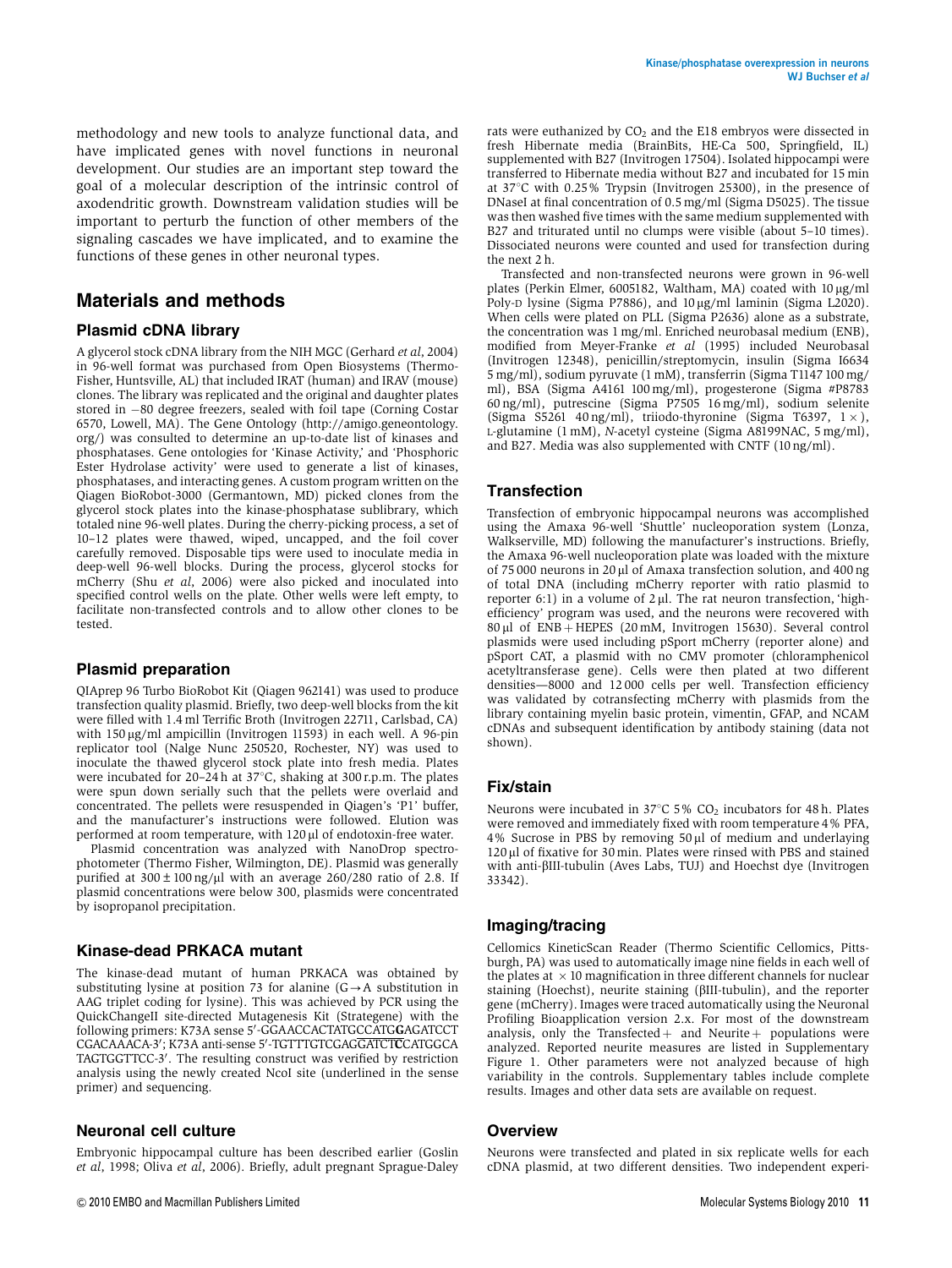mental replicates were performed for each of the clones. The clones that changed the morphology of the neurites reproducibly were transfected a third time. Over 10 000 wells were imaged and analyzed, each with nine fields, and one field from each well was manually annotated to check the quality of the automated tracing. The annotation identified acute errors that led to the images being removed from the data set (mostly because of poor focus). The resulting data were normalized (see below) so that the resulting value indicated difference from control for each parameter.

### Analysis

#### Data aggregation/storage

Raw data were managed by the Cellomics Store, which consists of an SQL database and a network-attached fileserver (HP). Raw data consisted of metadata associated with scanning and tracing (exposures, focus offsets, thresholds), raw images and the results of the tracing. In addition, cell and well level data were exported and stored on a separate fileserver, organized by experiment with accompanying Excel tables listing how particular wells were treated.

Spotfire DecisionSite (Tibco) was used to associate the treatment variables (which plasmids were transfected in which wells) and perform basic quality control, including checks for tracing errors, low-and high-density wells, cell clumps, and plating errors.

### Tracing quality control

Tracing was validated several times by comparison with Neurolucida tracing (MicroBrightField, Williston, VT). For validation of the tracing in the screen, an image of the tubulin channel from the first field of every well in each plate (over 10 000 images) was exported as a jpeg. Then, three annotators ran a custom  $C#$  program on their desktop computers that displayed the image and gave several options as to the quality of the focus, threshold, tracing, and cell density. The combined data from the annotators were used to either retrace plates or eliminate wells from the analysis.

#### Transfection threshold

By examining the red fluorescent intensity of the neurons that were not transfected with plasmid, a background amount of intensity was established using Spotfire DecisionSite, and used as a threshold for the classification of neurons as transfected. Within each experiment, a transfection threshold was defined using the distribution of the average red intensity (AI) of each cell in control neurons that were not subjected to nucleofection. This distribution was near to log-normal. Treated cells with a log(AI) higher than mean  $+2$  s.d. of the control log(AI) were considered transfected. Only transfected cells were included in the analysis.

#### Normalization

The morphometric data of transfected cells in each treatment were normalized with respect to a control within the same experiment. We have observed that experiments, defined as the sequence 'isolation of neurons/transfection/culture/staining/imaging,' are a major source of variation. The controls are neurons that were subjected to transfection with the transfection marker and the plasmid pSport CAT as well as the reporter mCherry. After normalization, the variables for a given treatment were aggregated across the N replicate experiments where the treatment was present. Briefly, two different normalizations were used.

The first,  $rx$ , expresses the difference between control and treatment relative to the control,

$$
rx = \frac{\overline{x_c} - \overline{x_t}}{\overline{x_c}}
$$

where  $\bar{x}_t$  and  $\bar{x}_c$  are the means of the treatment and the control for variable x.

This normalized variable is aggregated across the N experiments, according to,

$$
rx_{\text{agg}} = \frac{1}{2} \cdot \sum_{i=1}^{N} \left( \left( \frac{n_{ti}}{\sum_{i=1}^{N} n_{ti}} + \frac{n_{ci}}{\sum_{i=1}^{N} n_{ci}} \right) \cdot rx_i \right)
$$

where  $n_{ti}$  and  $n_{ci}$  are the cell number of the treatment and the control in experiment i. This normalization is intended to express the biological effect of the treatments disregarding its statistical significance given that it is not dependent on sample size and dispersion.

To estimate the statistical significance of the effects produced by any treatment, a different normalization was used. It is a t-value that is aggregated as a simple sum across the N replicated experiments. The statistical significance of this sum is computed from the convolution of N Student distributions each with  $n_{ti} + n_{ci}$ –2 degrees of freedom.

#### Linear model

A generalized linear model for the NTL as a function of experiment and treatment was built to evaluate the quality of cotransfection-based cell selection, the normalization scheme and the inter-experiment variability.

$$
NTL_{ij} = C + E_i + T_j + ET_{ij} + \varepsilon_{ij}
$$

where  $C$  is the overall average NTL,  $E_i$  represents the effect of the *i*th experiment,  $T_i$  represents the effect of the *j*th treatment, and  $ET_{ii}$ represents the interaction between  $E_i$  and  $T_j$ . This model was fitted to the NTL data from four  $(j=1...4)$  controls, pSPORT CAT, RFP, KLF4, and KLF7 across eight experiments  $(i=1...8)$ . KLF4 and KLF7 are genes that systematically affect neurite growth ([Moore](#page-14-0) et al, 2009). The variable NTL was analyzed in its original form and after the two normalization procedures for both transfected and non-transfected cells analyzed independently. Thus, the model was fitted to six different data sets, each of them with 64 data points ( $8 \times 4 \times 2$  seeding densities), producing 32 degrees of freedom for the error  $\varepsilon_{ii}$  that is assumed to be independent and identically distributed with mean=0.

#### Correlation analysis

A Pearson correlation was applied to normalized data. Bootstrap resampling was used to construct a CI for the correlations using custom software written in C# with Microsoft Visual Studio 2008. During bootstrapping, pairs of values were taken by replacement  $n$ times to reconstruct a bootstrap replicate of the entire population. That process was then repeated 10 000 times, and the correlation coefficient was stored for each run. CI is reported as the top and bottom 2.5% correlation coefficients.

#### Neuron survival

Nuclear size and intensity of DNA staining (Hoechst) have long been used as indicators of the live/dead status of cells. Small and bright nuclei are the result of heterochromatin condensation, a hallmark of apoptotic cells death. Big and dim nuclei correspond to cells that are alive. We use this distinction to measure the cell survival of our cultures transfected with a variety of cDNAs, placing emphasis on those cDNAs that we found to significantly reduce neurite outgrowth.

In most instances, the clusters of live and dead cells in the nuclear area versus intensity were easily distinguished. Semi-supervised classification was implemented using three categories (live, dead, out of range) using a custom script in MatLab and was run on data on a plate-by-plate basis. The survival rate varied as a function of the transfection and neurite-bearing status. The  $RFP +$  cells with neurites  $(N + RFP + )$ , showed the highest survival rate.

As a measure of whether survival rates in treatments reducing neurite growth were significantly lower, cells in which cDNA for RFP was transfected with 240 ng of DNA were used as controls (same amount of cDNA used in the screen). Z factors were computed within each experiment using the mean and the s.d. of the control. The results within each treatment per replicate experiments were averaged and significance was computed using a permutation test. Supplementary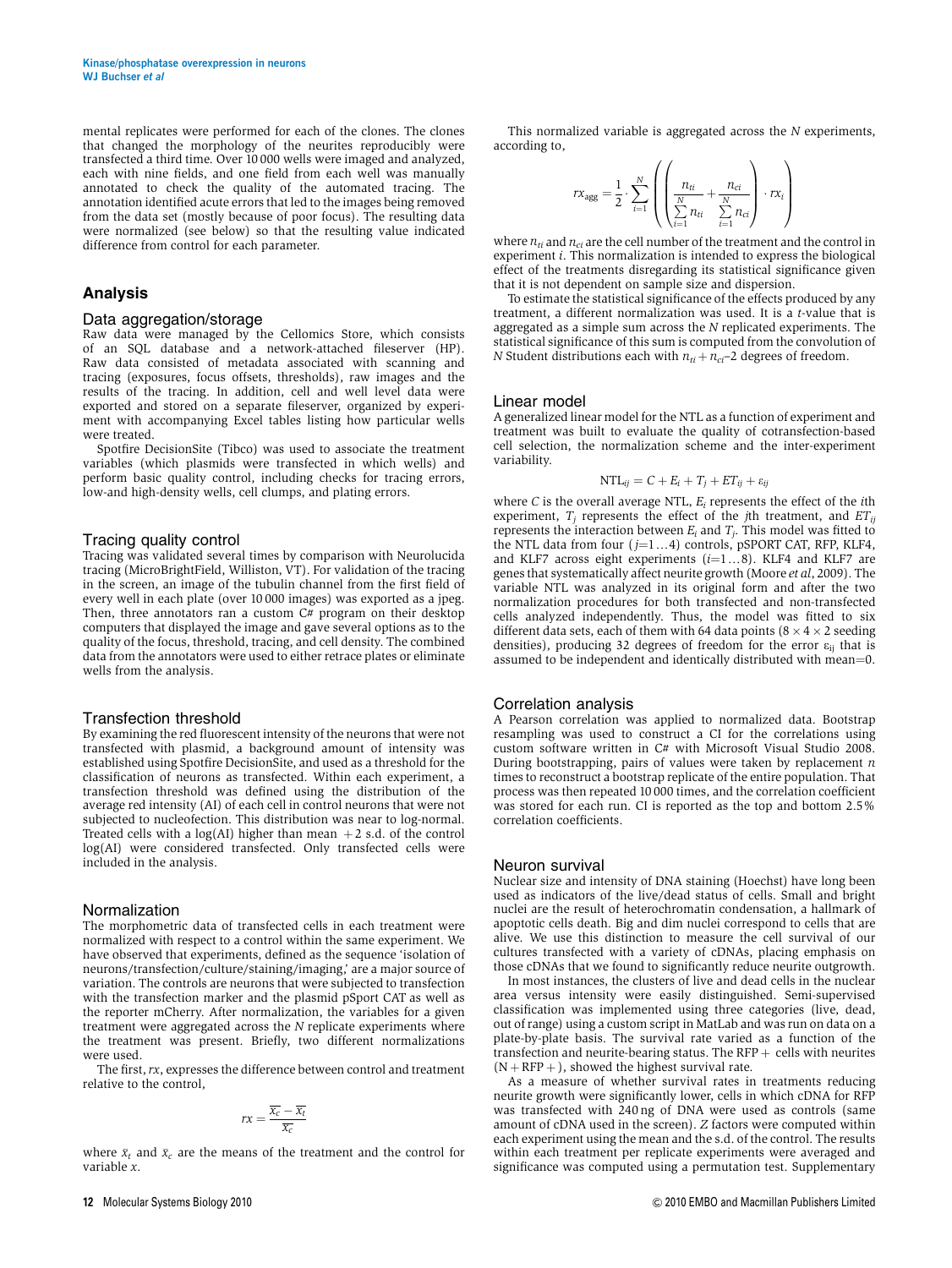<span id="page-12-0"></span>Figure 3B shows the signed significance for the effect of genes on survival. The signed significance is the absolute value of the log10 (P-value) multiplied by the sign of the Z factor. A signed significance of  $\leqslant$  –2 means that survival of the treatment is significantly lower than the control.

### **Bioinformatics**

#### Phenotype clustering

After averaging values from genes that were represented by two species or multiple clones, phenotypic classes were determined by taking a discrete measure of significance (–1 significantly below control, 0 not significant, and 1 significantly above control at  $P \le 0.05$ ) and clustering to form distinct groups based on neurite average length and primary neurite count. Clustering was performed on the average values for neurite average length, primary neurite count, and branching with the main groups 'stratified' by the prior discrete clustering. The hierarchical clustering algorithm used normalized phenotypic data as well as the statistical status of each gene, but did not consider which genes were transfected or to what classes they belonged. This led to the arrangement in [Figure 3](#page-3-0). Hierarchical clustering was performed in Spotfire DecisionSite using clustering algorithm UPGMA and Euclidian distance.

#### Phylogenetic trees

Genes were grouped into five main categories, based primarily on their gene ontology information, but additionally hand curated to ensure higher accuracy. Most protein kinases were considered only if they were listed in one of the kinome references [\(Manning](#page-14-0) et al, 2002; [Caenepeel](#page-13-0) et al, 2004). A few genes had ambiguous classification as they interacted with both kinases and phosphatases or had reported activity but no obvious enzymatic domain, etc. The process of tree creation is outlined graphically in Supplementary Figure 5. Protein sequence was obtained from the gene's Entrez Gene [\(http://](http://www.ncbi.nlm.nih.gov/sites/entrez?db=gene) [www.ncbi.nlm.nih.gov/sites/entrez?db](http://www.ncbi.nlm.nih.gov/sites/entrez?db=gene)=[gene\)](http://www.ncbi.nlm.nih.gov/sites/entrez?db=gene) entry, and loaded into EBI's ClustalW2 ([http://www.ebi.ac.uk/Tools/clustalw2/\)](http://www.ebi.ac.uk/Tools/clustalw2/) ([Thomp](#page-15-0)son et al[, 1994;](#page-15-0) [Larkin](#page-14-0) et al, 2007) for each group separately in FASTA format. The output of the cluster algorithm is a dendrogram file, which represents the hierarchy in a nested text format [i.e. (Parent(Child A:0.2,ChildB(GrandchildA:0.13,GrandchildB:0.1):0.3))]. The dendrogram file is read into custom software, which parses the dendrogram and represents it as a binary tree, which can be drawn automatically in CorelDraw (X3, Corel Corporation, Mountain View, CA) as a radial, centered tree. Branch lengths in the tree correspond to the log of the distance as reported by ClustalW2. The angles of the branches and the order of the two segments from a branch are arbitrary and cosmetic. Some branches have multiple markers, indicating different clones that were tested for that gene (human and mouse as well as clone variants of the same species). Other branches have no marker, indicating one of the following; the gene was screened but the replicates failed, there were too few cells to analyze (possibly a viability defect), or failed tracing or image validation.

#### Phylogenetic gene cluster analysis

Phylogenetic relationships (from above) were transformed into a table where the columns represented nodes of the tree (except the leaves), and records were the genes. Values were binary representations of a gene's presence in that node (the column representing the node would get a 1 for presence or 0 for absence). That table was imported into Spotfire and hierarchical clustering (using correlation and UPGMA) was performed. A custom C# program was run that sliced through the hierarchy at any number of levels (termed tiers). The program operates in one unit at a time—a 'node set.' Each node set would have some number of genes and the total number of genes would be represented by the total node sets across the tier. For each node set, the values for a particular morphological parameter from the member genes were averaged. The data were represented graphically as a cluster heat map, where each tier is a row in the graph, and a node set is a rectangle, colored by its average value. Statistics fit the cluster averages with a bootstrap sample from the entire data set. Significances are indicated by diamonds and asterisks. Diamonds indicate 'spiked bootstrap'—the family had a significant average when considering it against random picks always including the maximum or minimum value of the parameter (similar to first inverse jackknife) [\(Efron and Tibshirani,](#page-13-0) [1994](#page-13-0)). Asterisks indicate the family had a significant average, even after correcting for multiple comparisons per tier by Benjamini/ Hochberg methods [\(Benjamini and Hochberg, 1995\)](#page-13-0) ( $\alpha$ =0.05). The analyses were run separately for each parameter tested, and significant values were summarized.

### Pathway gene cluster analysis

Pathway information was garnered from Entrez Gene through linking to Reactome [\(http://www.reactome.org/\)](http://www.reactome.org/) and KEGG, ([http://www.](http://www.genome.jp/kegg/pathway.html) [genome.jp/kegg/pathway.html](http://www.genome.jp/kegg/pathway.html)) (April 2009). Pathway annotations were found for 49% of the genes. KEGG not only provides pathway annotation, but also has a hierarchical representation of the pathways, so was chosen for further analyses. The hierarchical categories, subcategories, and pathways themselves were columns of a table, and genes were in each row. If a gene (e.g. IKBKB) was a member of the 'Pancreatic cancer' pathway, then it was assigned a 1 in that column, a 1 in the column '5.1 Cancers,' and a 1 in the column '5 human diseases.' In this cluster analysis, genes were allowed to be duplicated, so IKBKB had other rows in the table, and was assigned with the information for other pathways as well (chronic myeloid leukemia, prostate cancer, small cell lung cancer, type II diabetes mellitus, apoptosis, B-cell receptor signaling, T-cell receptor signaling, Toll-like receptor signaling, adipocytokine signaling, insulin signaling, MAPK signaling). Pathways with fewer than two genes were excluded. Average values were taken for each group, and displayed on a heat map as before. Here, a small square symbol indicates the family had a significant average but failed to be significant after corrections, and diamonds indicate significance compared with bootstrap replicates always including the maximum or minimum value of the parameter being tested (spiked bootstrap). When moving to lower tiers, genes were not allowed to be duplicated within a group, but were allowed to be duplicated between groups.

### Supplementary information

Supplementary information is available at the Molecular Systems Biology website (<http://www.nature.com/msb>).

## Acknowledgements

We are grateful to Murray Blackmore for assisting with many experiments and for thoughtful discussions. We thank the members of the LemBix laboratory for assistance with many phases of the project, especially Yan Shi, Daniel Gonzalez, Anthony Oliva, and Yuanyuan Jia. We thank Nirupa Chaudhari for providing the cDNA encoding the human PKA catalytic  $\alpha$  subunit. This work was funded by the US Army (W81XWH-05-1-0061), the NIH (NICHD HD057632, NINDS NS059866), and The Miami Project to Cure Paralysis. WJB was a Lois Pope LIFE Fellow, with support from NINDS training grants T32 NS07492 and T32 NS007459. VPL holds the Walter G Ross Distinguished Chair in Developmental Neuroscience.

# Conflict of interest

The authors declare that they have no conflict of interest.

# **References**

Alessi DR, James SR, Downes CP, Holmes AB, Gaffney PR, Reese CB, Cohen P (1997) Characterization of a 3-phosphoinositidedependent protein kinase which phosphorylates and activates protein kinase Balpha. Curr Biol 7: 261–269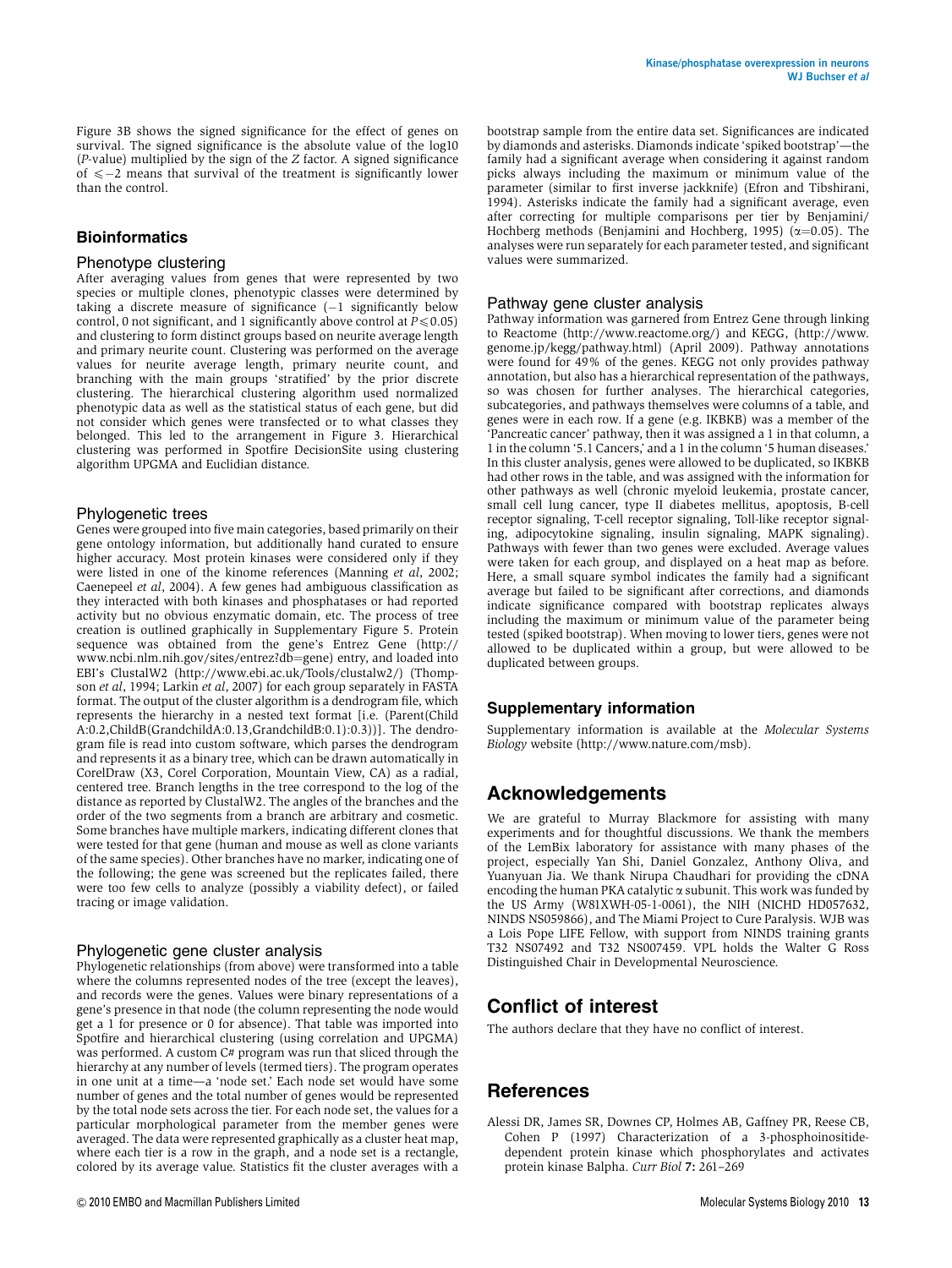- <span id="page-13-0"></span>Anneren C, Reedquist KA, Bos JL, Welsh M (2000) GTK, a Src-related tyrosine kinase, induces nerve growth factor-independent neurite outgrowth in PC12 cells through activation of the Rap1 pathway. Relationship to Shb tyrosine phosphorylation and elevated levels of focal adhesion kinase. J Biol Chem 275: 29153–29161
- Arimura N, Kaibuchi K (2007) Neuronal polarity: from extracellular signals to intracellular mechanisms. Nat Rev Neurosci 8: 194–205
- Atwal JK, Massie B, Miller FD, Kaplan DR (2000) The TrkB-Shc site signals neuronal survival and local axon growth via MEK and P13-kinase. Neuron 27: 265–277
- Baronvanevercooren A, Kleinman HK, Ohno S, Marangos P, Schwartz JP, Duboisdalcq ME (1982) Nerve growth-factor, laminin, and fibronectin promote neurite growth in human-fetal sensory ganglia cultures. J Neurosci Res 8: 179–193
- Beggs HE, Soriano P, Maness PF (1994) NCAM-dependent neurite outgrowth is inhibited in neurons from Fyn-minus mice. J Cell Biol 127: 825–833
- Behrens A, Sibilia M, Wagner EF (1999) Amino-terminal phosphorylation of c-Jun regulates stress-induced apoptosis and cellular proliferation. Nat Genet 21: 326–329
- Benjamini Y, Hochberg Y (1995) Controlling the false discovery rate—a practical and powerful approach to multiple testing. J Roy Stat Soc Series B-Methodol 57: 289–300
- Bermingham-McDonogh O, McCabe KL, Reh TA (1996) Effects of GGF/ neuregulins on neuronal survival and neurite outgrowth correlate with erbB2/neu expression in developing rat retina. Development 122: 1427–1438
- Bixby JL (1989) Protein kinase C is involved in laminin stimulation of neurite outgrowth. Neuron 3: 287–297
- Blackmore MG, Moore DL, Smith RP, Goldberg JL, Bixby JL, Lemmon VP (2010) High content screening of cortical neurons identifies novel regulators of axon growth. Mol Cell Neurosci 44: 43–54
- Bolis A, Coviello S, Bussini S, Dina G, Pardini C, Previtali SC, Malaguti M, Morana P, Del Carro U, Feltri ML, Quattrini A, Wrabetz L, Bolino A (2005) Loss of Mtmr2 phosphatase in Schwann cells but not in motor neurons causes Charcot-Marie-Tooth type 4B1 neuropathy with myelin outfoldings. J Neurosci 25: 8567-8577
- Borodinsky LN, O'Leary D, Neale JH, Vicini S, Coso OA, Fiszman ML (2003) GABA-induced neurite outgrowth of cerebellar granule cells is mediated by GABA(A) receptor activation, calcium influx and CaMKII and erk1/2 pathways. J Neurochem 84: 1411–1420
- Brede G, Solheim J, Stang E, Prydz H (2003) Mutants of the protein serine kinase PSKH1 disassemble the Golgi apparatus. Exp Cell Res 291: 299–312
- Brennan C, Monschau B, Lindberg R, Guthrie B, Drescher U, Bonhoeffer F, Holder N (1997) Two Eph receptor tyrosine kinase ligands control axon growth and may be involved in the creation of the retinotectal map in the zebrafish. Development 124: 655–664
- Caenepeel S, Charydczak G, Sudarsanam S, Hunter T, Manning G (2004) The mouse kinome: discovery and comparative genomics of all mouse protein kinases. Proc Natl Acad Sci USA 101: 11707–11712
- Chen B, Hammonds-Odie L, Perron J, Masters BA, Bixby JL (2002) SHP-2 mediates target-regulated axonal termination and NGFdependent neurite growth in sympathetic neurons. Dev Biol 252: 170–187
- Chen YM, Wang QJ, Hu HS, Yu PC, Zhu J, Drewes G, Piwnica-Worms H, Luo ZG (2006) Microtubule affinity-regulating kinase 2 functions downstream of the PAR-3/PAR-6/atypical PKC complex in regulating hippocampal neuronal polarity. Proc Natl Acad Sci USA 103: 8534–8539
- Chijiwa T, Mishima A, Hagiwara M, Sano M, Hayashi K, Inoue T, Naito K, Toshioka T, Hidaka H (1990) Inhibition of forskolininduced neurite outgrowth and protein phosphorylation by a newly synthesized selective inhibitor of cyclic AMP-dependent protein kinase, N-[2-(p-bromocinnamylamino)ethyl]-5-isoquinolinesulfonamide (H-89), of PC12D pheochromocytoma cells. J Biol Chem 265: 5267–5272
- Collinet C, Stoter M, Bradshaw CR, Samusik N, Rink JC, Kenski D, Habermann B, Buchholz F, Henschel R, Mueller MS, Nagel WE,

Fava E, Kalaidzidis Y, Zerial M (2010) Systems survey of endocytosis by multiparametric image analysis. Nature 464: 243–249

- Coulonval K, Vandeput F, Stein RC, Kozma SC, Lamy F, Dumont JE (2000) Phosphatidylinositol 3-kinase, protein kinase B and ribosomal S6 kinases in the stimulation of thyroid epithelial cell proliferation by cAMP and growth factors in the presence of insulin. Biochem J 348(Part 2): 351–358
- Da Silva JS, Hasegawa T, Miyagi T, Dotti CG, Abad-Rodriguez J (2005) Asymmetric membrane ganglioside sialidase activity specifies axonal fate. Nat Neurosci 8: 606–615
- Daniels RH, Hall PS, Bokoch GM (1998) Membrane targeting of p21-activated kinase 1 (PAK1) induces neurite outgrowth from PC12 cells. EMBO J 17: 754–764
- Davare MA, Fortin DA, Saneyoshi T, Nygaard S, Kaech S, Banker G, Soderling TR, Wayman GA (2009) Transient receptor potential canonical 5 channels activate Ca2+/calmodulin kinase Igamma to promote axon formation in hippocampal neurons. J Neurosci 29: 9794–9808
- Desai CJ, Krueger NX, Saito H, Zinn K (1997) Competition and cooperation among receptor tyrosine phosphatases control motoneuron growth cone guidance in Drosophila. Development 124: 1941–1952
- Dey N, Howell BW, De PK, Durden DL (2005) CSK negatively regulates nerve growth factor induced neural differentiation and augments AKT kinase activity. Exp Cell Res 307: 1–14
- Dill J, Wang H, Zhou F, Li S (2008) Inactivation of glycogen synthase kinase 3 promotes axonal growth and recovery in the CNS. J Neurosci 28: 8914–8928
- Dotti CG, Sullivan CA, Banker GA (1988) The establishment of polarity by hippocampal neurons in culture. J Neurosci 8: 1454–1468
- Efron B, Tibshirani RJ (1993) An introduction to the bootstrap. In Monographs on Statistics and Applied Probability Series, Vol. 57, New Edition, pp 1–436. New York: Chapman & Hall/CRC
- Enomoto H, Crawford PA, Gorodinsky A, Heuckeroth RO, Johnson EM, Milbrandt J (2001) RET signaling is essential for migration, axonal growth and axon guidance of developing sympathetic neurons. Development 128: 3963–3974
- Esch T, Lemmon V, Banker G (1999) Local presentation of substrate molecules directs axon specification by cultured hippocampal neurons. J Neurosci 19: 6417–6426
- Figueroa JD, Benton RL, Velazquez I, Torrado AI, Ortiz CM, Hernandez CM, Diaz JJ, Magnuson DS, Whittemore SR, Miranda JD (2006) Inhibition of EphA7 up-regulation after spinal cord injury reduces apoptosis and promotes locomotor recovery. J Neurosci Res 84: 1438–1451
- Firestein R, Cleary ML (2001) Pseudo-phosphatase Sbf1 contains an N-terminal GEF homology domain that modulates its growth regulatory properties. J Cell Sci 114: 2921–2927
- Gerhard DS, Wagner L, Feingold EA, Shenmen CM, Grouse LH, Schuler G, Klein SL, Old S, Rasooly R, Good P, Guyer M, Peck AM, Derge JG, Lipman D, Collins FS, Jang W, Sherry S, Feolo M, Misquitta L, Lee E, et al., MGC Project Team (2004) The status, quality, and expansion of the NIH full-length cDNA project: the Mammalian Gene Collection (MGC). Genome Res 14: 2121–2127
- Goldshmit Y, Galea MP, Wise G, Bartlett PF, Turnley AM (2004) Axonal regeneration and lack of astrocytic gliosis in EphA4-deficient mice. J Neurosci 24: 10064–10073
- Goslin K, Asmussen H, Banker GA (1998) Rat hippocampal neurons in low-density cultures. In Culturing Nerve Cells (Banker GA, Goslin K, eds). Cambridge, MA: MIT Press
- Gu C, Shim S, Shin J, Kim J, Park J, Han K, Park S (2005) The EphA8 receptor induces sustained MAP kinase activation to promote neurite outgrowth in neuronal cells. Oncogene 24: 4243–4256
- Haines BP, Gupta R, Jones CM, Summerbell D, Rigby PW (2005) The NLRR gene family and mouse development: modified differential display PCR identifies NLRR-1 as a gene expressed in early somitic myoblasts. Dev Biol 281: 145–159
- Hatada S, Kinoshita M, Takahashi S, Nishihara R, Sakumoto H, Fukui A, Noda M, Asashima M (1997) An interferon regulatory factor-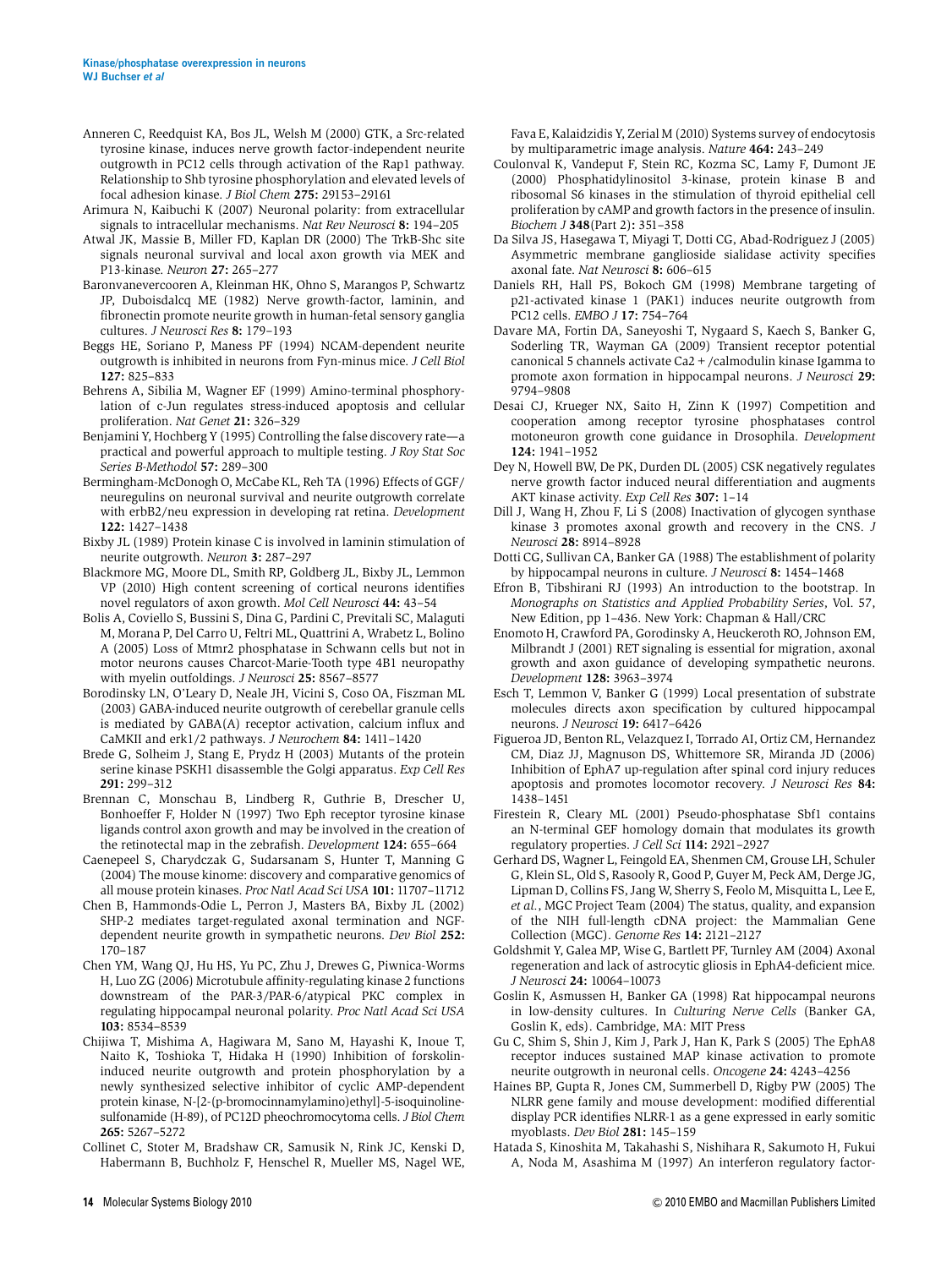<span id="page-14-0"></span>related gene (xIRF-6) is expressed in the posterior mesoderm during the early development of Xenopus laevis. Gene 203: 183–188

- Hausott B, Schlick B, Vallant N, Dorn R, Klimaschewski L (2008) Promotion of neurite outgrowth by fibroblast growth factor receptor 1 overexpression and lysosomal inhibition of receptor degradation in pheochromocytoma cells and adult sensory neurons. Neuroscience 153: 461–473
- Heber S, Herms J, Gajic V, Hainfellner J, Aguzzi A, Rulicke T, Kretzschmar H, von Koch C, Sisodia S, Tremml P, Lipp HP, Wolfer DP, Muller U (2000) Mice with combined gene knock-outs reveal essential and partially redundant functions of amyloid precursor protein family members. J Neurosci 20: 7951–7963
- Hemmati-Brivanlou A, Melton DA (1992) A truncated activin receptor inhibits mesoderm induction and formation of axial structures in Xenopus embryos. Nature 359: 609–614
- Huang EJ, Reichardt LF (2003) Trk receptors: roles in neuronal signal transduction. Annu Rev Biochem 72: 609–642
- Huang Z, Zang K, Reichardt LF (2005) The origin recognition core complex regulates dendrite and spine development in postmitotic neurons. J Cell Biol 170: 527–535
- Ignelzi Jr MA, Miller DR, Soriano P, Maness PF (1994) Impaired neurite outgrowth of src-minus cerebellar neurons on the cell adhesion molecule L1. Neuron 12: 873–884
- Ishii T, Satoh E, Nishimura M (2001) Integrin-linked kinase controls neurite outgrowth in N1E-115 neuroblastoma cells. J Biol Chem 276: 42994–43003
- Ivankovic-Dikic I, Gronroos E, Blaukat A, Barth BU, Dikic I (2000) Pyk2 and FAK regulate neurite outgrowth induced by growth factors and integrins. Nat Cell Biol 2: 574–581
- Kanehisa M, Goto S, Kawashima S, Okuno Y, Hattori M (2004) The KEGG resource for deciphering the genome. Nucleic Acids Res 32: D277–D280
- Kao HT, Song HJ, Porton B, Ming GL, Hoh J, Abraham M, Czernik AJ, Pieribone VA, Poo MM, Greengard P (2002) A protein kinase Adependent molecular switch in synapsins regulates neurite outgrowth. Nat Neurosci 5: 431–437
- Kishi M, Pan YA, Crump JG, Sanes JR (2005) Mammalian SAD kinases are required for neuronal polarization. Science 307: 929–932
- Klein R (2001) Excitatory Eph receptors and adhesive ephrin ligands. Curr Opin Cell Biol 13: 196–203
- Kolkova K, Novitskaya V, Pedersen N, Berezin V, Bock E (2000) Neural cell adhesion molecule-stimulated neurite outgrowth depends on activation of protein kinase C and the Ras-mitogen-activated protein kinase pathway. J Neurosci 20: 2238–2246
- Koprivica V, Cho KS, Park JB, Yiu G, Atwal J, Gore B, Kim JA, Lin E, Tessier-Lavigne M, Chen DF, He Z (2005) EGFR activation mediates inhibition of axon regeneration by myelin and chondroitin sulfate proteoglycans. Science 310: 106–110
- Kuo WL, Chung KC, Rosner MR (1997) Differentiation of central nervous system neuronal cells by fibroblast-derived growth factor requires at least two signaling pathways: roles for Ras and Src. Mol Cell Biol 17: 4633–4643
- Larkin MA, Blackshields G, Brown NP, Chenna R, McGettigan PA, McWilliam H, Valentin F, Wallace IM, Wilm A, Lopez R, Thompson JD, Gibson TJ, Higgins DG (2007) Clustal W and Clustal X version 2.0. Bioinformatics 23: 2947–2948
- Lautermilch NJ, Spitzer NC (2000) Regulation of calcineurin by growth cone calcium waves controls neurite extension. J Neurosci 20: 315–325
- Lazarovici P, Dickens G, Kuzuya H, Guroff G (1987) Long-term, heterologous down-regulation of the epidermal growth factor receptor in PC12 cells by nerve growth factor. J Cell Biol 104: 1611–1621
- Lee HC, Tsai JN, Liao PY, Tsai WY, Lin KY, Chuang CC, Sun CK, Chang WC, Tsai HJ (2007) Glycogen synthase kinase 3 alpha and 3 beta have distinct functions during cardiogenesis of zebrafish embryo. BMC Dev Biol 7: 93
- Lin D, Edwards AS, Fawcett JP, Mbamalu G, Scott JD, Pawson T (2000) A mammalian PAR-3-PAR-6 complex implicated in Cdc42/Rac1 and aPKC signalling and cell polarity. Nat Cell Biol 2: 540–547
- Lin HY, Xu J, Ornitz DM, Halegoua S, Hayman MJ (1996) The fibroblast growth factor receptor-1 is necessary for the induction of neurite outgrowth in PC12 cells by aFGF. J Neurosci 16: 4579–4587
- Loh SHY, Francescut L, Lingor P, Bahr M, Nicotera P (2008) Identification of new kinase clusters required for neurite outgrowth and retraction by a loss-of-function RNA interference screen. Cell Death Differ 15: 283–298
- Maness PF, Schachner M (2007) Neural recognition molecules of the immunoglobulin superfamily: signaling transducers of axon guidance and neuronal migration. Nat Neurosci 10: 19–26
- Manning G, Whyte DB, Martinez R, Hunter T, Sudarsanam S (2002) The protein kinase complement of the human genome. Science 298: 1912–1934
- Marcus M, Nielsen K, Goitein R, Gropp A (1979) Pattern of condensation of mouse and Chinese hamster chromosomes in G2 and mitosis of 33258-Hoechst-treated cells. Exp Cell Res 122: 191–201
- Markus A, Zhong J, Snider WD (2002) Raf and akt mediate distinct aspects of sensory axon growth. Neuron 35: 65–76
- Menager C, Arimura N, Fukata Y, Kaibuchi K (2004) PIP3 is involved in neuronal polarization and axon formation. J Neurochem 89: 109–118
- Mendes SW, Henkemeyer M, Liebl DJ (2006) Multiple Eph receptors and B-class ephrins regulate midline crossing of corpus callosum fibers in the developing mouse forebrain. J Neurosci 26: 882–892
- Meyer-Franke A, Kaplan MR, Pfrieger FW, Barres BA (1995) Characterization of the signaling interactions that promote the survival and growth of developing retinal ganglion cells in culture. Neuron 15: 805–819
- Moore DL, Blackmore MG, Hu Y, Kaestner KH, Bixby JL, Lemmon VP, Goldberg JL (2009) KLF family members regulate intrinsic axon regeneration ability. Science 326: 298–301
- Morita N, Takumi T, Kiyama H (1996) Distinct localization of two serine-threonine kinase receptors for activin and TGF-beta in the rat brain and down-regulation of type I activin receptor during peripheral nerve regeneration. Brain Res Mol Brain Res 42: 263–271
- Morooka T, Nishida E (1998) Requirement of p38 mitogen-activated protein kinase for neuronal differentiation in PC12 cells. J Biol Chem 273: 24285–24288
- Myers RR, Sekiguchi Y, Kikuchi S, Scott B, Medicherla S, Protter A, Campana WM (2003) Inhibition of p38 MAP kinase activity enhances axonal regeneration. Exp Neurol 184: 606–614
- Nakagawara A (2001) Trk receptor tyrosine kinases: a bridge between cancer and neural development. Cancer Lett 169: 107–114
- Namikawa K, Honma M, Abe K, Takeda M, Mansur K, Obata T, Miwa A, Okado H, Kiyama H (2000) Akt/protein kinase B prevents injuryinduced motoneuron death and accelerates axonal regeneration. J Neurosci 20: 2875–2886
- Nara K, Akasako Y, Matsuda Y, Fukazawa Y, Iwashita S, Kataoka M, Nagai Y (2001) Cloning and characterization of a novel serine/ threonine protein kinase gene expressed predominantly in developing brain. Eur J Biochem 268: 2642–2651
- Nikolic M, Chou MM, Lu W, Mayer BJ, Tsai LH (1998) The p35/Cdk5 kinase is a neuron-specific Rac effector that inhibits Pak1 activity. Nature 395: 194–198
- Nimmo GA, Cohen P (1978) Regulation of glycogen-metabolism purification and characterization of protein phosphatase inhibitor-1 from rabbit skeletal-muscle. Eur J Biochem 87: 341–351
- Oliva Jr AA, Atkins CM, Copenagle L, Banker GA (2006) Activated c-Jun N-terminal kinase is required for axon formation. J Neurosci 26: 9462–9470
- Park KK, Liu K, Hu Y, Smith PD, Wang C, Cai B, Xu B, Connolly L, Kramvis I, Sahin M, He Z (2008) Promoting axon regeneration in the adult CNS by modulation of the PTEN/mTOR pathway. Science 322: 963–966
- Robinson MJ, Stippec SA, Goldsmith E, White MA, Cobb MH (1998) A constitutively active and nuclear form of the MAP kinase ERK2 is sufficient for neurite outgrowth and cell transformation. Curr Biol 8: 1141–1150